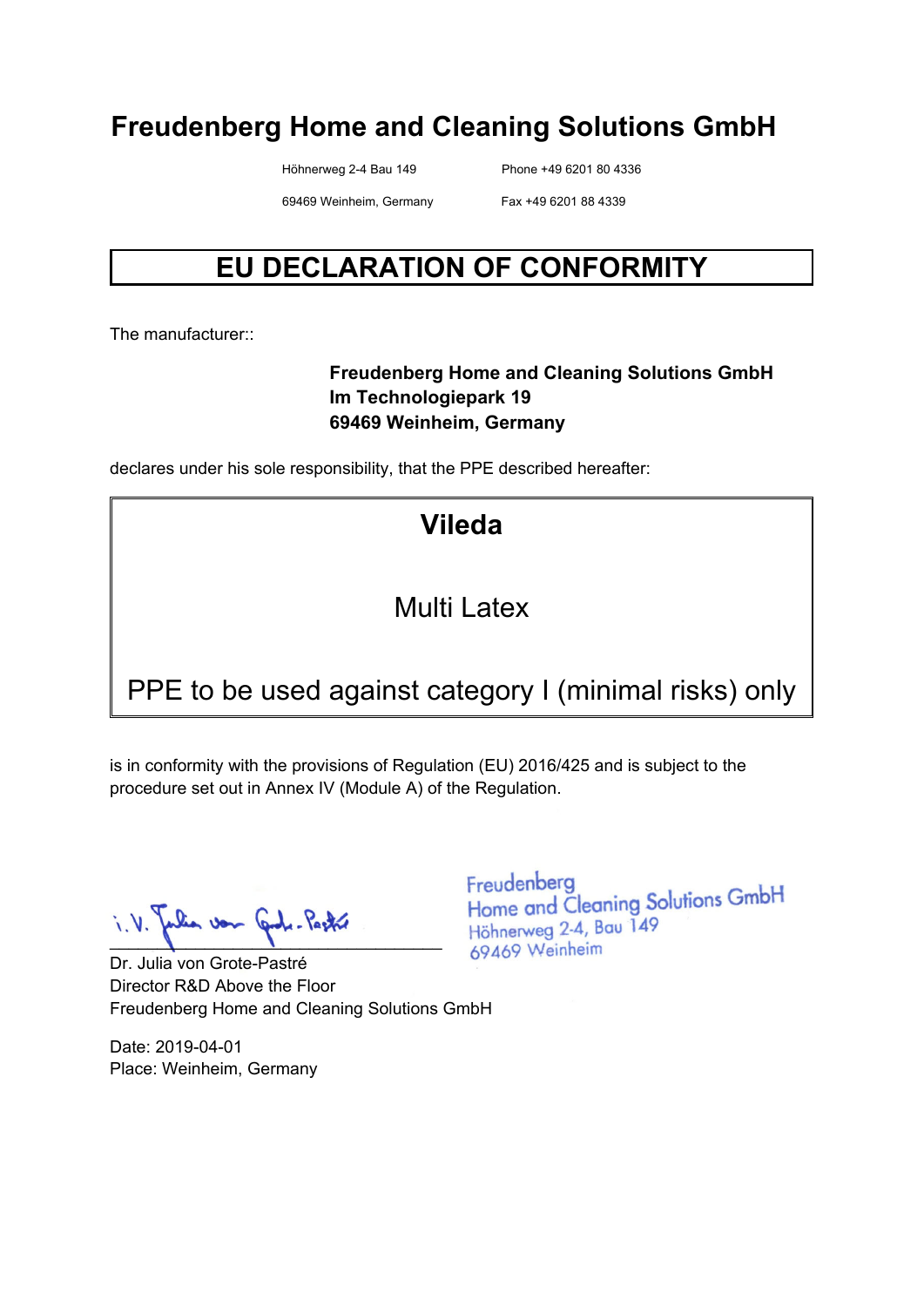Höhnerweg 2-4 Bau 149 Phone +49 6201 80 4336

69469 Weinheim, Germany Fax +49 6201 88 4339

## **ЕО ДЕКЛАРАЦИЯ ЗА СЪОТВЕТСТВИЕ**

Производителят::

#### **Freudenberg Home and Cleaning Solutions GmbH Im Technologiepark 19 69469 Weinheim, Germany**

декларира на своя отговорност, че описаните по-долу ЛПС:

## **Vileda**

#### Multi Latex

#### ЛПС за употреба срещу рискове от категория I (минимални рискове)

съответства на разпоредбите на Регламент (ЕС) 2016/425 и е предмет на процедурата, описана в Приложение IV (модул A) на Регламента.

 $\blacksquare$ 

Dr. Julia von Grote-Pastré Director R&D Above the Floor Freudenberg Home and Cleaning Solutions GmbH

Дата: 2019-04-01 Място: Weinheim, Germany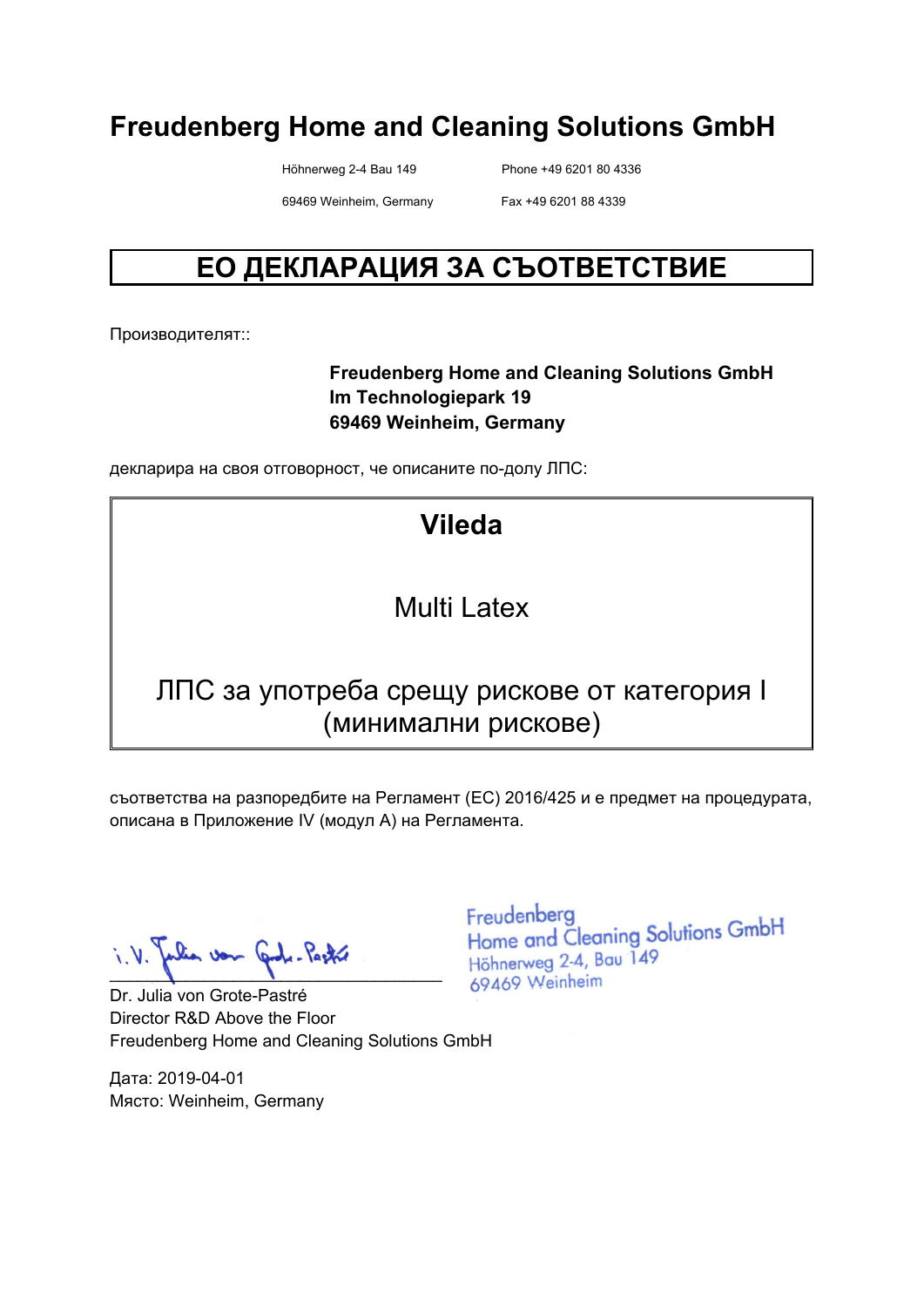Höhnerweg 2-4 Bau 149 Phone +49 6201 80 4336

69469 Weinheim, Germany Fax +49 6201 88 4339

## **DECLARACIÓN UE DE CONFORMIDAD**

El fabricante::

#### **Freudenberg Home and Cleaning Solutions GmbH Im Technologiepark 19 69469 Weinheim, Germany**

declara bajo su única responsabilidad que el EPI descrito a continuación:

**Vileda** 

#### Multi Latex

#### EPI para proteger contra riesgos de categoría I solamente (riesgos mínimos)

es conforme con las siguientes disposiciones del Reglamento (UE) 2016/425 y está sujeto al procedimiento establecido en el anexo IV (módulo A) del Reglamento.

 $\blacksquare$ 

Dr. Julia von Grote-Pastré Director R&D Above the Floor Freudenberg Home and Cleaning Solutions GmbH

Fecha: 2019-04-01 Lugar: Weinheim, Germany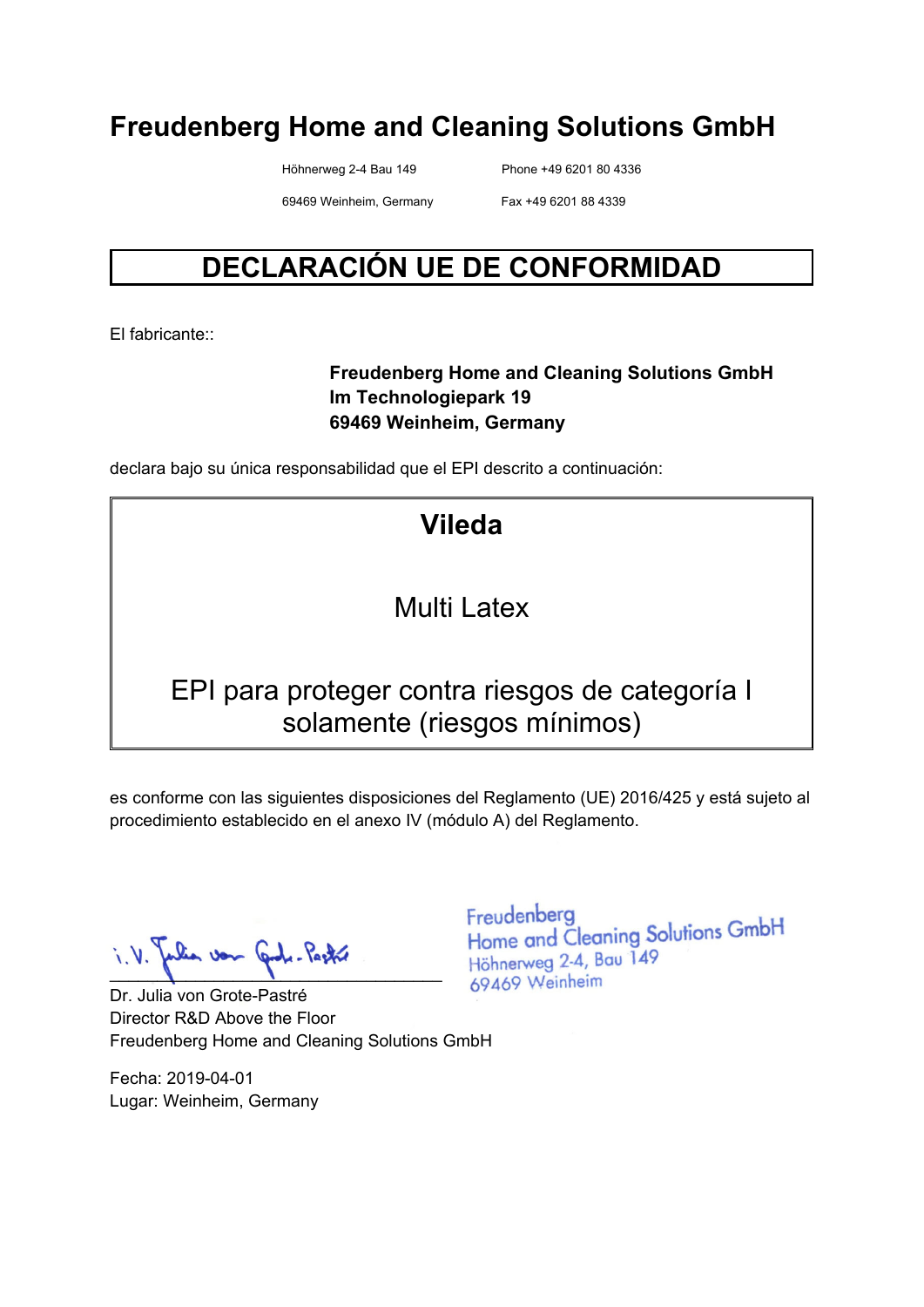Höhnerweg 2-4 Bau 149 Phone +49 6201 80 4336

69469 Weinheim, Germany Fax +49 6201 88 4339

# **EU PROHLÁŠENÍ O SHODĚ**

Výrobce::

#### **Freudenberg Home and Cleaning Solutions GmbH Im Technologiepark 19 69469 Weinheim, Germany**

na vlastní odpovědnost prohlašuje, že OOP dále popsané:

# **Vileda**

#### Multi Latex

### OOP, které budou použity pouze proti rizikům kategorie I (minimální rizika)

je v souladu s ustanoveními směrnice (EU) 2016/425 a je předmětem postupu stanoveného v příloze IV (modul A) směrnice.

 $\blacksquare$ 

Dr. Julia von Grote-Pastré Director R&D Above the Floor Freudenberg Home and Cleaning Solutions GmbH

Datum: 2019-04-01 Místo: Weinheim, Germany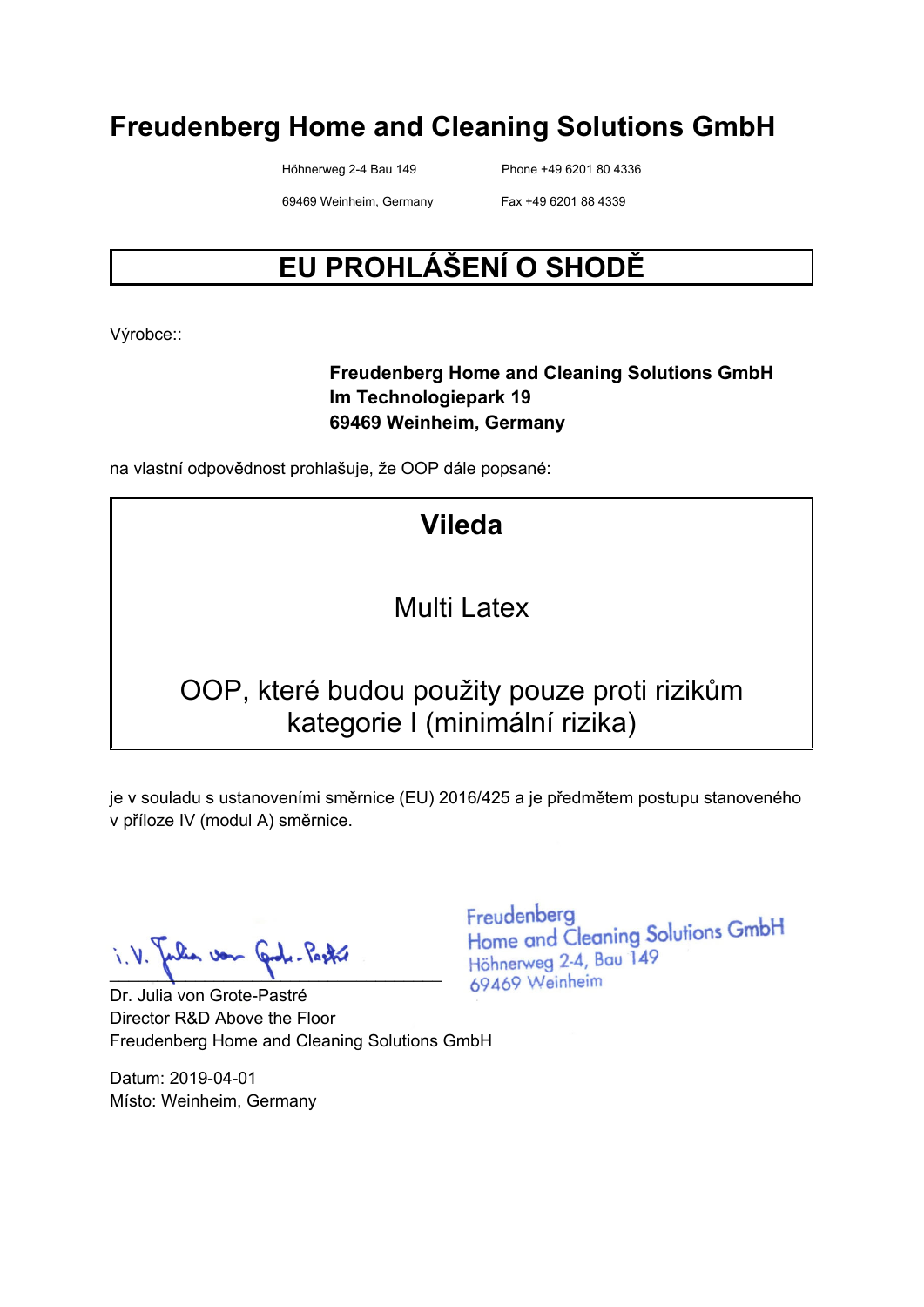Höhnerweg 2-4 Bau 149 Phone +49 6201 80 4336

69469 Weinheim, Germany Fax +49 6201 88 4339

### **EU-OVERENSSTEMMELSESERKLÆRING**

Producenten::

#### **Freudenberg Home and Cleaning Solutions GmbH Im Technologiepark 19 69469 Weinheim, Germany**

erklærer under eneansvar, at PPE, der er beskrevet i det følgende:

# **Vileda**

#### Multi Latex

### PPE, der udelukkende skal anvendes til kategori I (minimale risici)

er i overensstemmelse med bestemmelserne i Forordning (EU) 2016/425 og er underlagt proceduren, der er fastlagt i Bilag IV (Modul A) i forordningen.

lia von Gode-Pastre  $\blacksquare$ 

Dr. Julia von Grote-Pastré Director R&D Above the Floor Freudenberg Home and Cleaning Solutions GmbH

Dato: 2019-04-01 Sted: Weinheim, Germany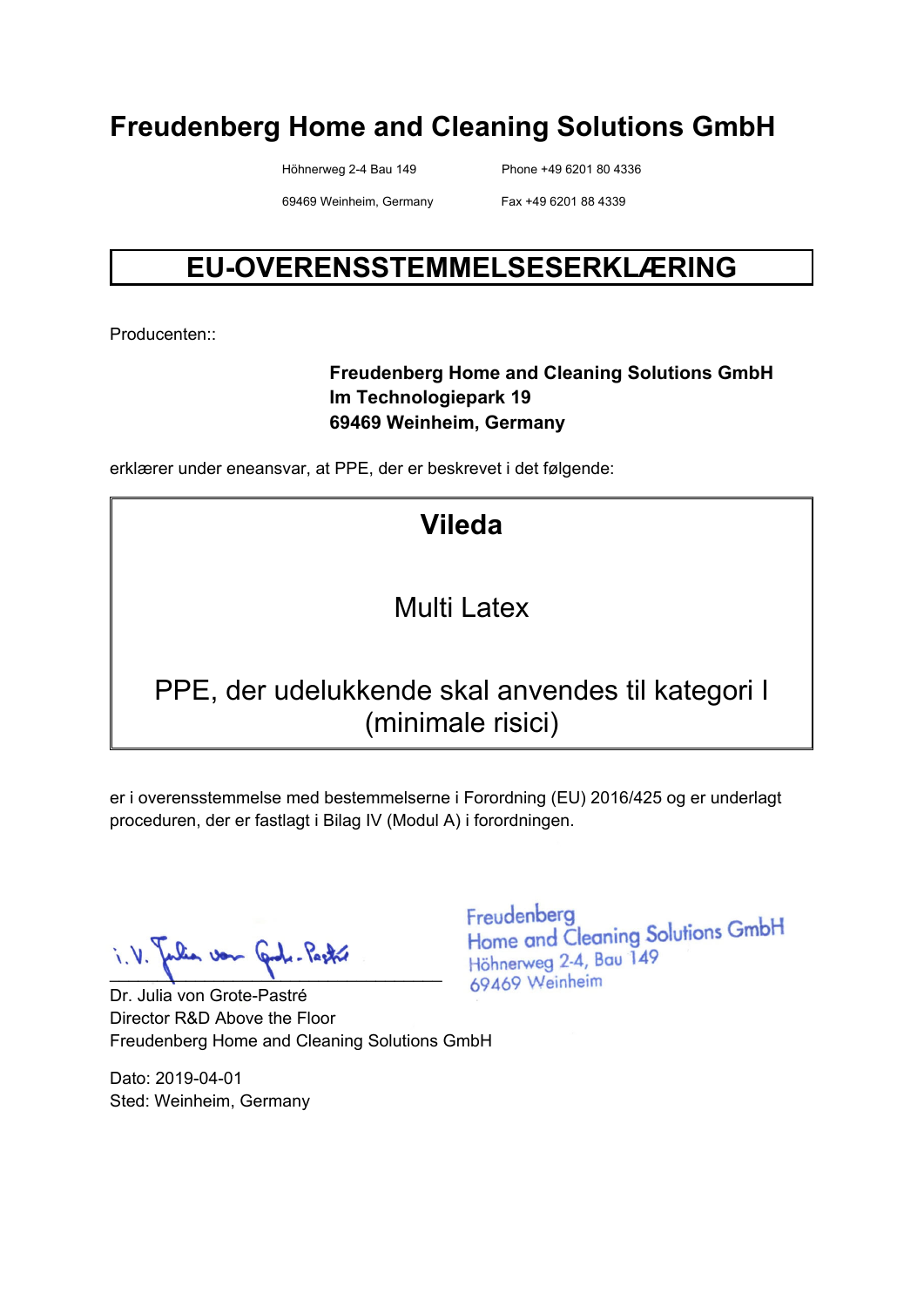Höhnerweg 2-4 Bau 149 Phone +49 6201 80 4336

69469 Weinheim, Germany Fax +49 6201 88 4339

# **EU-KONFORMITÄTSERKLÄRUNG**

Der Hersteller::

#### **Freudenberg Home and Cleaning Solutions GmbH Im Technologiepark 19 69469 Weinheim, Germany**

erklärt in alleiniger Verantwortung, dass die nachstehend beschriebene PSA:

## **Vileda**

#### Multi Latex

### PSA für die ausschließliche Verwendung gemäß Kategorie I (minimale Risiken)

die Vorschriften der Verordnung (EU) 2016/425 erfüllt und dem im Anhang IV (Modul A) beschriebenen Verfahren unterliegt.

 $\blacksquare$ 

Dr. Julia von Grote-Pastré Director R&D Above the Floor Freudenberg Home and Cleaning Solutions GmbH

Datum: 2019-04-01 Ort: Weinheim, Germany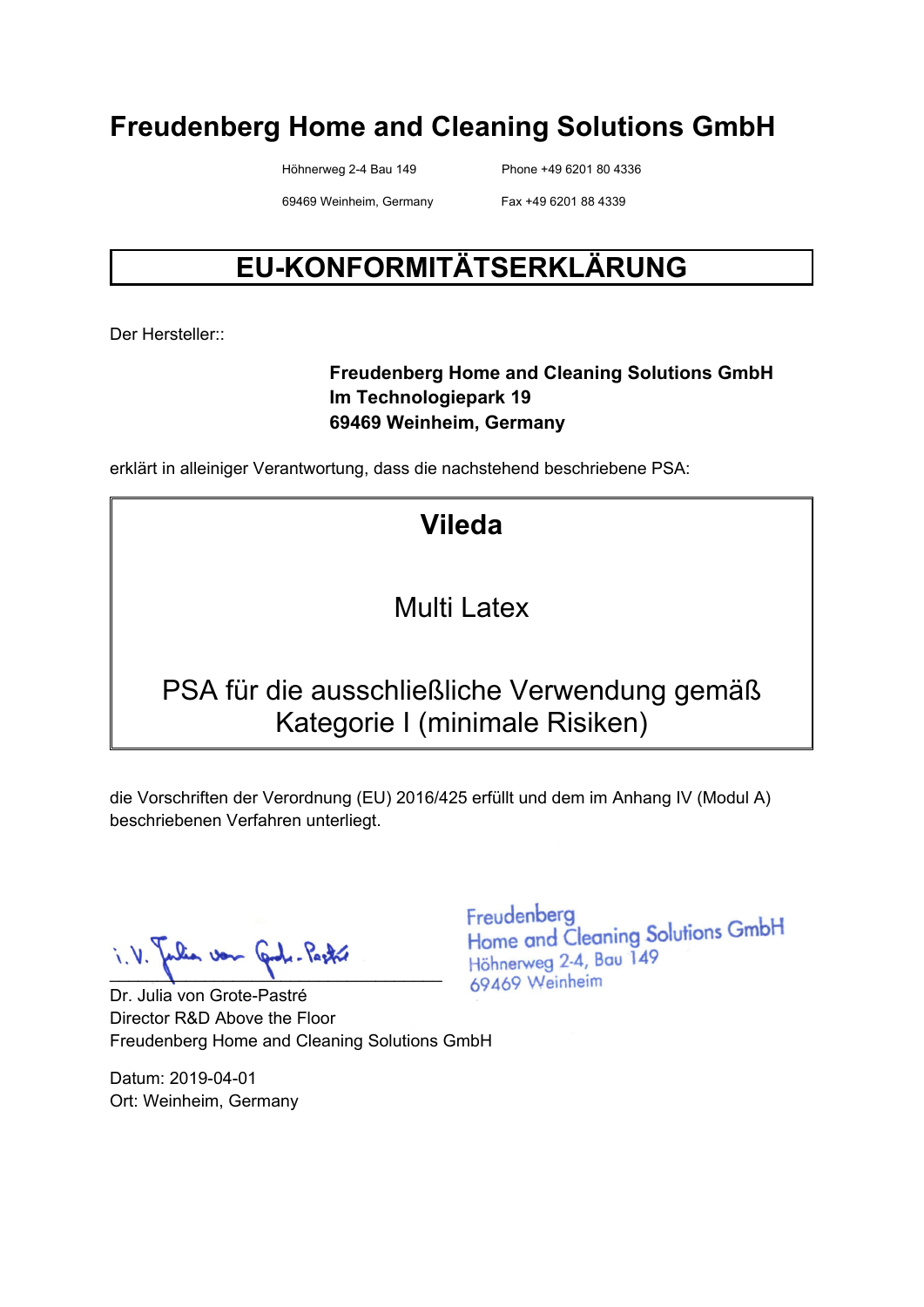Höhnerweg 2-4 Bau 149 Phone +49 6201 80 4336

69469 Weinheim, Germany Fax +49 6201 88 4339

## **EL-I VASTAVUSDEKLARATSIOON**

Tootja::

#### **Freudenberg Home and Cleaning Solutions GmbH Im Technologiepark 19 69469 Weinheim, Germany**

kinnitab oma ainuvastutusel, et käesolevalt kirjeldatud IKV:

# **Vileda**

#### Multi Latex

### IKV, mida kasutatakse ainult I kategooria ohtude vastu (minimaalsed ohud)

vastab määruse (EL) 2016/425 sätetele ja peab läbima määruse Lisas IV (Moodul A) sätestatud protseduuri.

lia von Cade-Pastre  $\blacksquare$ 

Dr. Julia von Grote-Pastré Director R&D Above the Floor Freudenberg Home and Cleaning Solutions GmbH

Kuupäev: 2019-04-01 Koht: Weinheim, Germany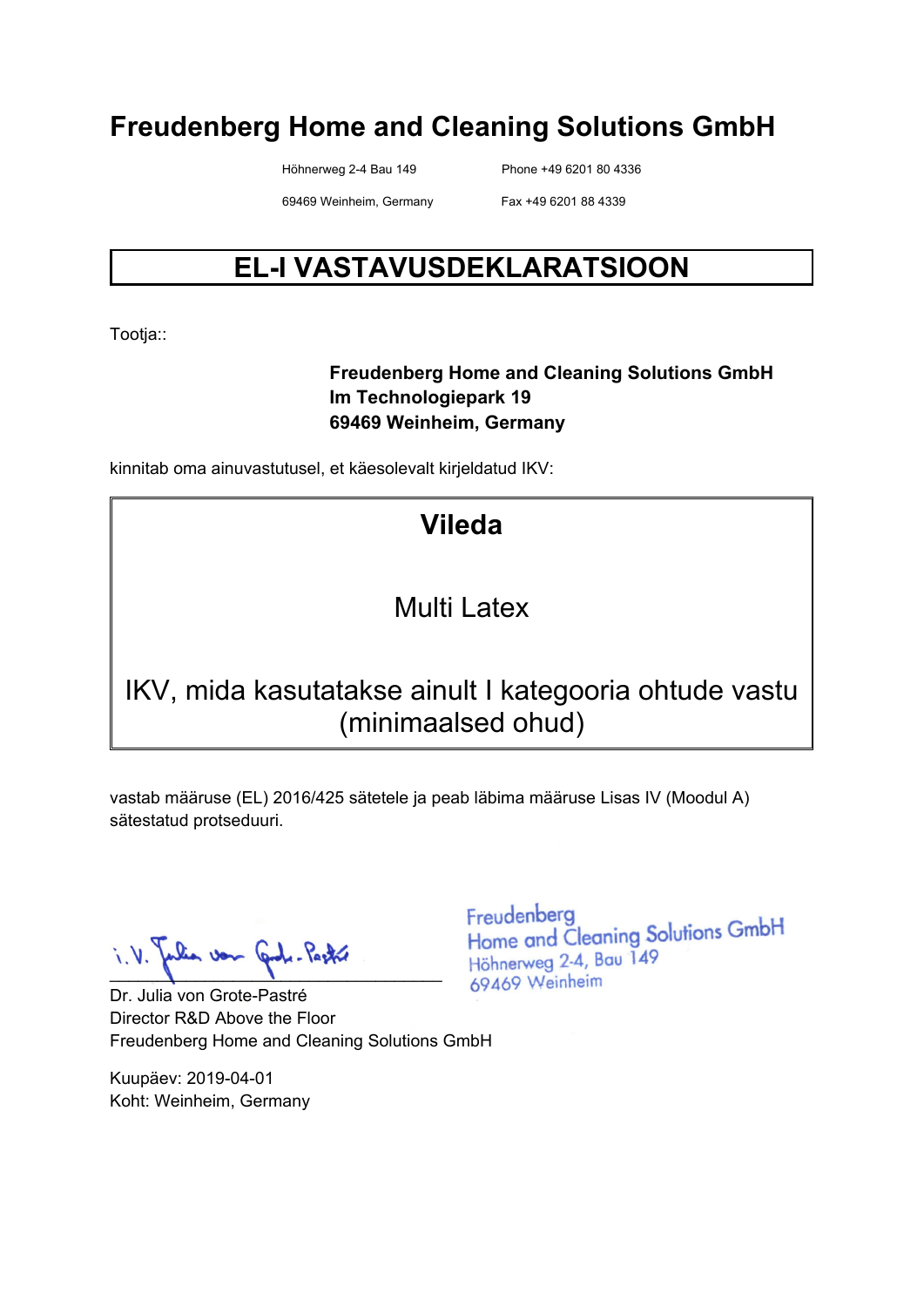Höhnerweg 2-4 Bau 149 Phone +49 6201 80 4336

69469 Weinheim, Germany Fax +49 6201 88 4339

## **ΔΗΛΩΣΗ ΣΥΜΜΟΡΦΩΣΗΣ ΕΕ**

Ο κατασκευαστής::

#### **Freudenberg Home and Cleaning Solutions GmbH Im Technologiepark 19 69469 Weinheim, Germany**

δηλώνει με αποκλειστική του ευθύνη ότι το μέσο ατομικής προστασίας που περιγράφεται κάτωθι:

## **Vileda**

#### Multi Latex

#### Μέσο ατομικής προστασίας για προστασία από κινδύνους κατηγορίας I (ήσσονος σημασίας) μόνο

συμμορφώνεται προς τις διατάξεις του κανονισμού (ΕΕ) 2016/425 και υπόκειται στη διαδικασία που ορίζεται στο Παράρτημα IV (Ενότητα Α) του κανονισμού.

 $\blacksquare$ 

Dr. Julia von Grote-Pastré Director R&D Above the Floor Freudenberg Home and Cleaning Solutions GmbH

Ημερομηνία: 2019-04-01 Τόπος: Weinheim, Germany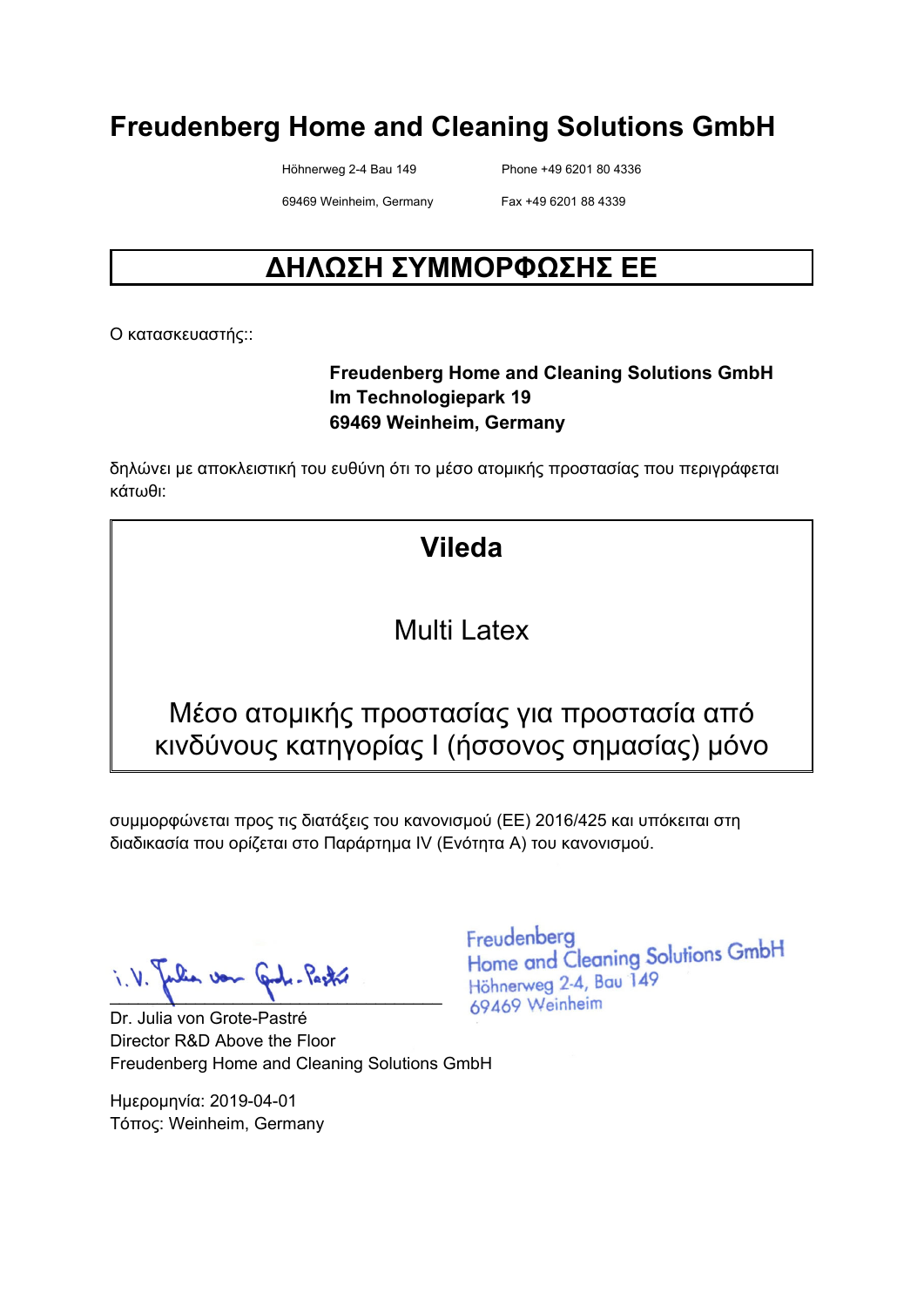Höhnerweg 2-4 Bau 149 Phone +49 6201 80 4336

69469 Weinheim, Germany Fax +49 6201 88 4339

## **DÉCLARATION EU DE CONFORMITÉ**

Le fabricant :

#### **Freudenberg Home and Cleaning Solutions GmbH Im Technologiepark 19 69469 Weinheim, Germany**

déclare sous sa seule responsabilité que l'EPI décrit ci-après:

## **Vileda**

#### Multi Latex

#### EPI destiné à la protection contre les risques de catégorie I (risques minimes)

est en conformité avec les dispositions du Règlement (UE) 2016/425 et doit se soumettre à la procédure établie dans l'Annexe IV (Module A) du Règlement.

 $\blacksquare$ 

Dr. Julia von Grote-Pastré Director R&D Above the Floor Freudenberg Home and Cleaning Solutions GmbH

Date: 2019-04-01 Lieu: Weinheim, Germany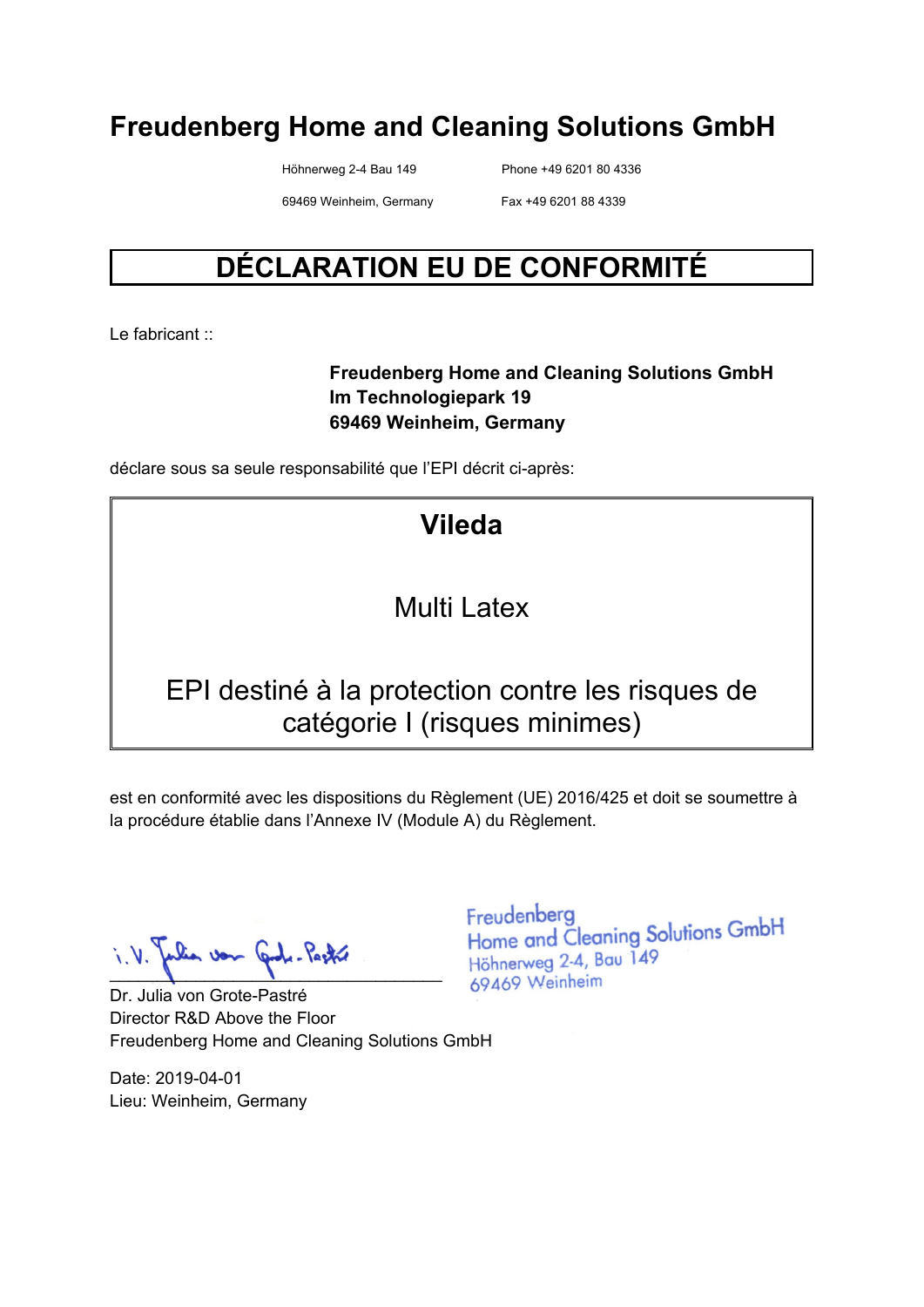Höhnerweg 2-4 Bau 149 Phone +49 6201 80 4336

69469 Weinheim, Germany Fax +49 6201 88 4339

# **DEARBHÚ COMHRÉIREACHTA AE**

Déanann an monaróir::

#### **Freudenberg Home and Cleaning Solutions GmbH Im Technologiepark 19 69469 Weinheim, Germany**

a dhearbhú, as a stuaim féin agus é féin amháin freagrach, maidir leis an TCP a thuairiscítear anseo ina dhiaidh seo:

#### Multi Latex

### TCP atá le húsáid in aghaidh rioscaí chatagóir I (íosrioscaí)

go bhfuil sé i gcomhréir le forálacha Rialachán (AE) 2016/425 agus go bhfuil sé faoi réir an nós imeachta atá leagtha amach in Iarscríbhinn IV (Modúl A) den Rialachán.

when von and - Pactor  $\blacksquare$ 

Dr. Julia von Grote-Pastré Director R&D Above the Floor Freudenberg Home and Cleaning Solutions GmbH

Dáta: 2019-04-01 Áit: Weinheim, Germany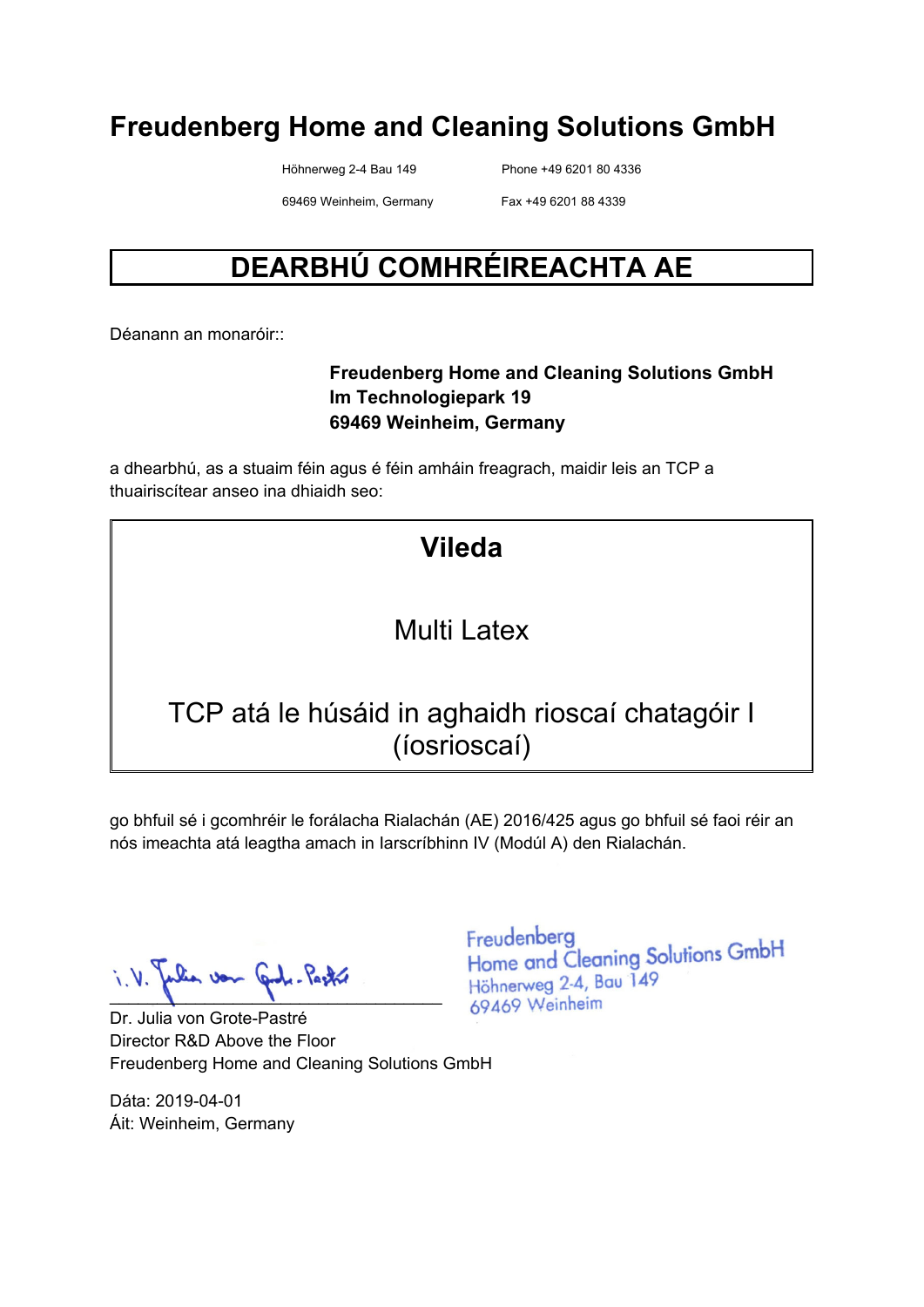Höhnerweg 2-4 Bau 149 Phone +49 6201 80 4336

69469 Weinheim, Germany Fax +49 6201 88 4339

## **IZJAVA O SUKLADNOSTI ZA EU**

Proizvođač<sup>::</sup>

#### **Freudenberg Home and Cleaning Solutions GmbH Im Technologiepark 19 69469 Weinheim, Germany**

izjavljuje pod svojom isključivom odgovornosti da je osobna zaštitna oprema opisana u nastavku:

## **Vileda**

#### Multi Latex

Osobna zaštitna oprema koja se mora koristiti samo u slučaju opasnosti kategorije I (minimalna opasnost)

u skladu je s propisima Odredbe (EU) 2016/425 i predmet postupka navedenog u Dodatku IV (Modul A) Odredbe.

 $\blacksquare$ 

Dr. Julia von Grote-Pastré Director R&D Above the Floor Freudenberg Home and Cleaning Solutions GmbH

Datum: 2019-04-01 Mjesto: Weinheim, Germany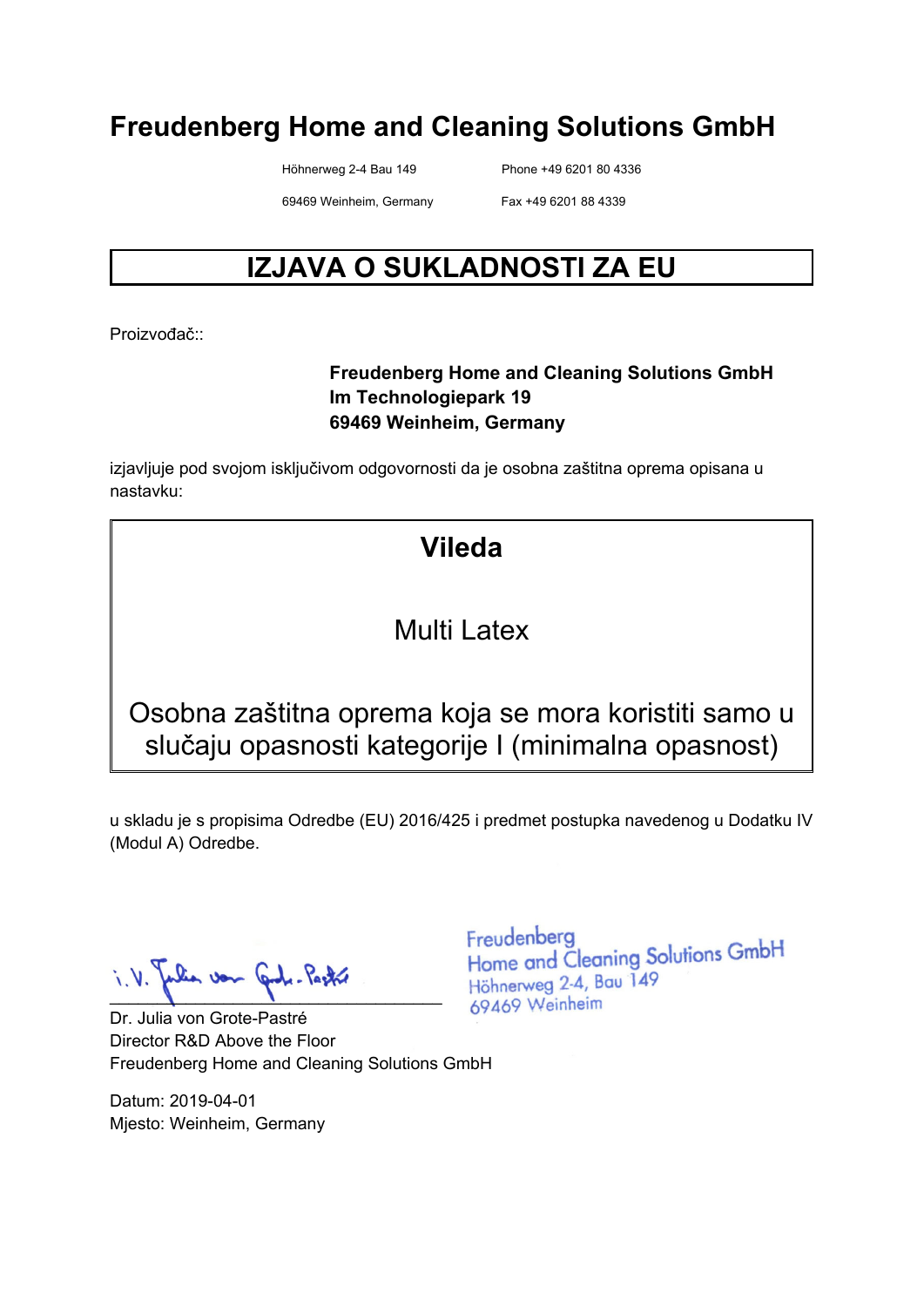Höhnerweg 2-4 Bau 149 Phone +49 6201 80 4336

69469 Weinheim, Germany Fax +49 6201 88 4339

## **DICHIARAZIONE DI CONFORMITÀ UE**

Il fabbricante::

#### **Freudenberg Home and Cleaning Solutions GmbH Im Technologiepark 19 69469 Weinheim, Germany**

dichiara sotto la propria e unica responsabilità che il DPI descritto di seguito:

**Vileda** 

#### Multi Latex

### DPI da utilizzare per proteggere da rischi di categoria I (rischi minimi)

è conforme alle disposizioni del regolamento (UE) 2016/425 ed è soggetto alla procedura di cui all'allegato IV (modulo A) al regolamento.

lia von Graf. Pastre  $\blacksquare$ 

Dr. Julia von Grote-Pastré Director R&D Above the Floor Freudenberg Home and Cleaning Solutions GmbH

Data: 2019-04-01 Luogo: Weinheim, Germany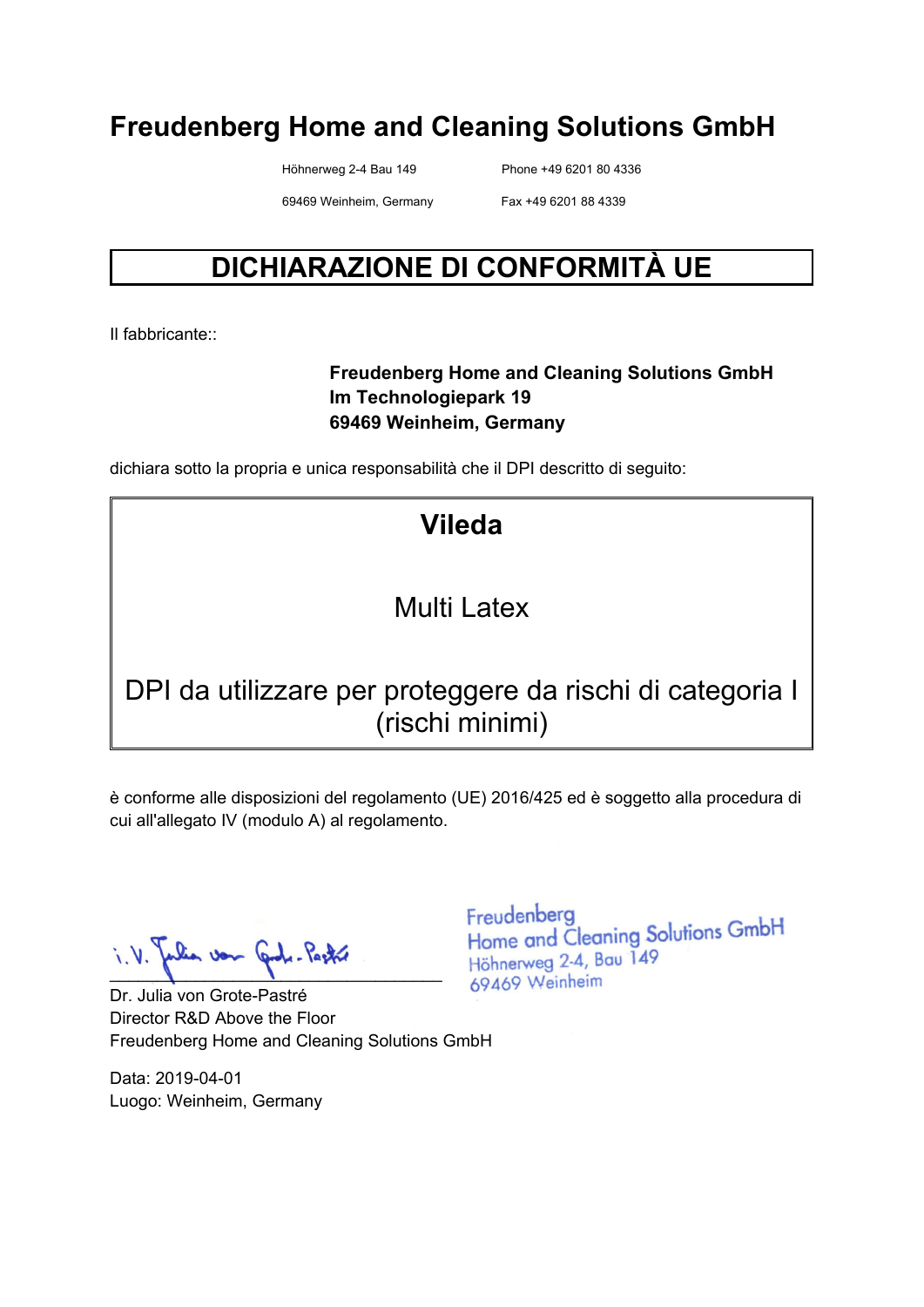Höhnerweg 2-4 Bau 149 Phone +49 6201 80 4336

69469 Weinheim, Germany Fax +49 6201 88 4339

## **ES ATBILSTĪBAS DEKLARĀCIJA**

Ražotājs:

#### **Freudenberg Home and Cleaning Solutions GmbH Im Technologiepark 19 69469 Weinheim, Germany**

paziņo uz savu atbildību, ka IAL, kas aprakstīts turpmāk:

## **Vileda**

#### Multi Latex

## IAL, kas jāizmanto pret I kategorijas riskiem

atbilst Regulas (ES) 2016/425 noteikumiem un uz to attiecas Regulas IV pielikumā (A modulis) noteiktā procedūra.

 $\blacksquare$ 

Dr. Julia von Grote-Pastré Director R&D Above the Floor Freudenberg Home and Cleaning Solutions GmbH

Datums: 2019-04-01 Vieta: Weinheim, Germany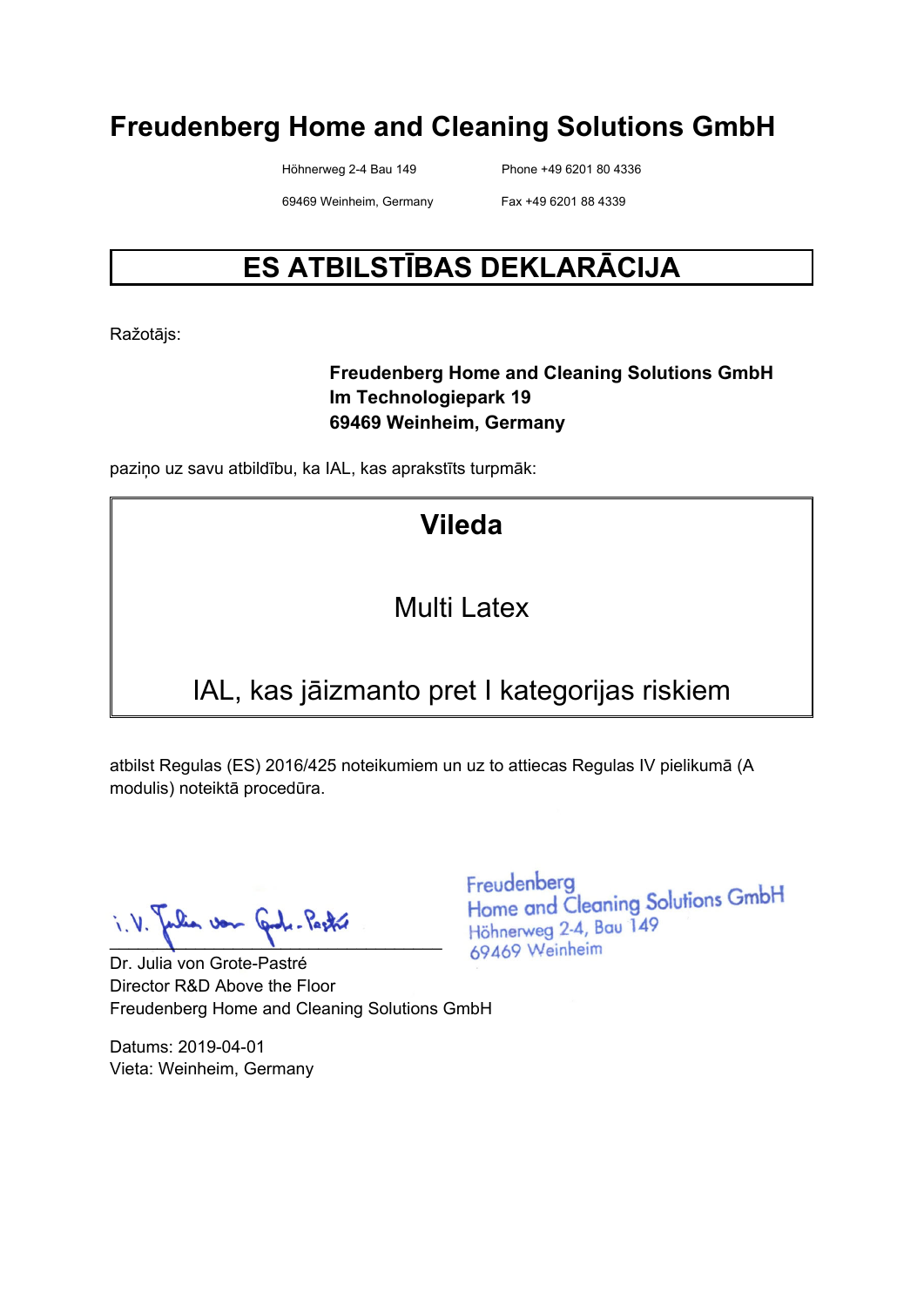Höhnerweg 2-4 Bau 149 Phone +49 6201 80 4336

69469 Weinheim, Germany Fax +49 6201 88 4339

# **ES ATITIKTIES DEKLARACIJA**

Gamintojas::

#### **Freudenberg Home and Cleaning Solutions GmbH Im Technologiepark 19 69469 Weinheim, Germany**

prisiimdamas visą atsakomybę pareiškia, kad toliau aprašytos AAP:

## **Vileda**

### Multi Latex

### AAP skirtos naudoti tik esant I rizikos kategorijai (minimali rizika)

atitinka Reglamento (ES) 2016/425 nuostatas ir joms taikoma procedūra, nustatyta Reglamento IV priede (A modulis).

 $\blacksquare$ 

Dr. Julia von Grote-Pastré Director R&D Above the Floor Freudenberg Home and Cleaning Solutions GmbH

Data: 2019-04-01 Vieta: Weinheim, Germany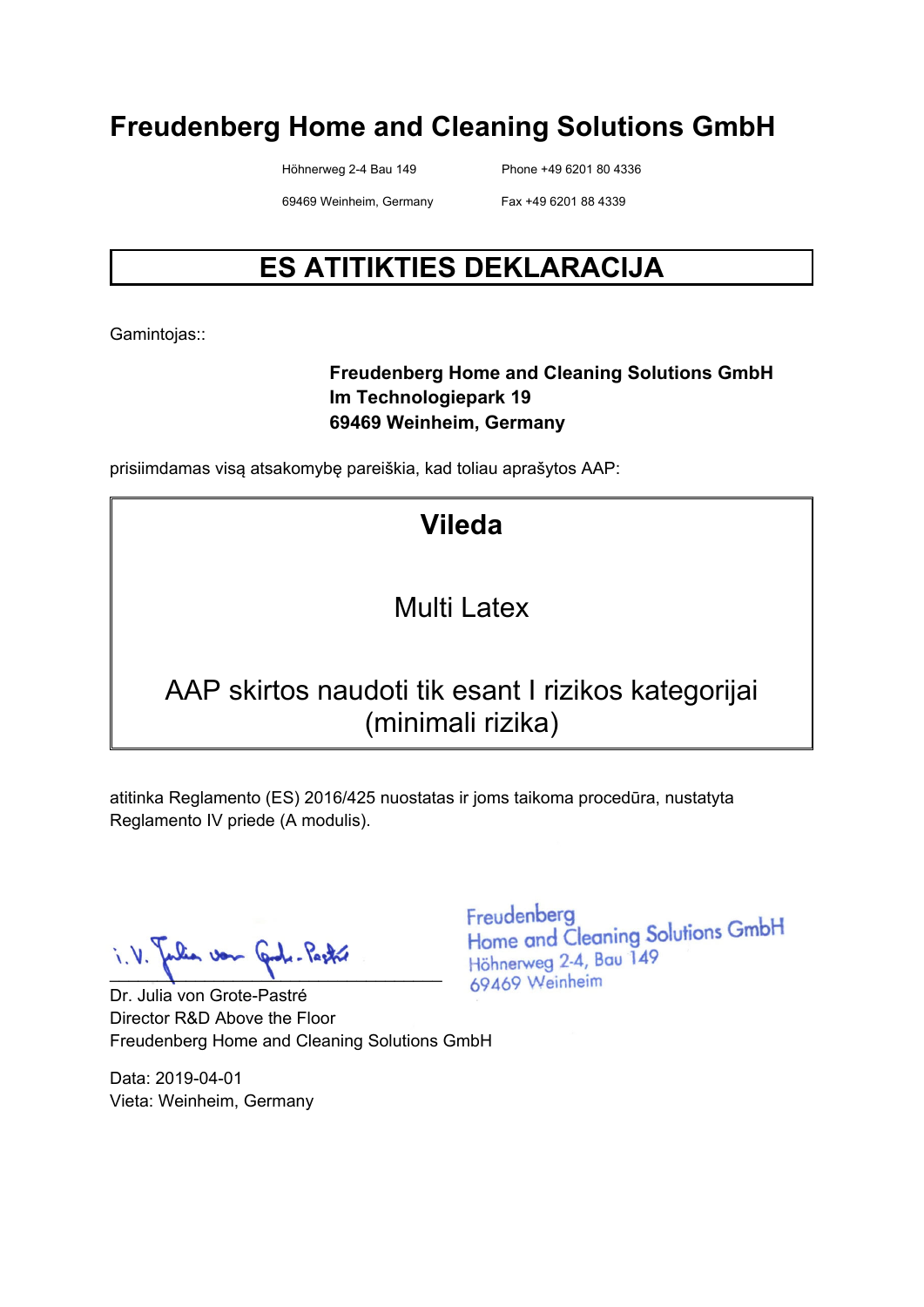Höhnerweg 2-4 Bau 149 Phone +49 6201 80 4336

69469 Weinheim, Germany Fax +49 6201 88 4339

# **EU MEGFELELŐSÉGI NYILATKOZAT**

A gyártó::

#### **Freudenberg Home and Cleaning Solutions GmbH Im Technologiepark 19 69469 Weinheim, Germany**

kizárólagos felelőssége tudatában nyilatkozik arról, hogy az alább meghatározott PPE:

## **Vileda**

### Multi Latex

#### csak I. kategóriájú (minimális) kockázatok elleni használatra való PPE

megfelel a 2016/425 (EU) Rendelet követelményeinek, és vonatkozik rá a Rendelet IV. mellékletében (A modul) meghatározott eljárás.

lia von Gode-Pastre  $\blacksquare$ 

Dr. Julia von Grote-Pastré Director R&D Above the Floor Freudenberg Home and Cleaning Solutions GmbH

Dátum: 2019-04-01 Hely: Weinheim, Germany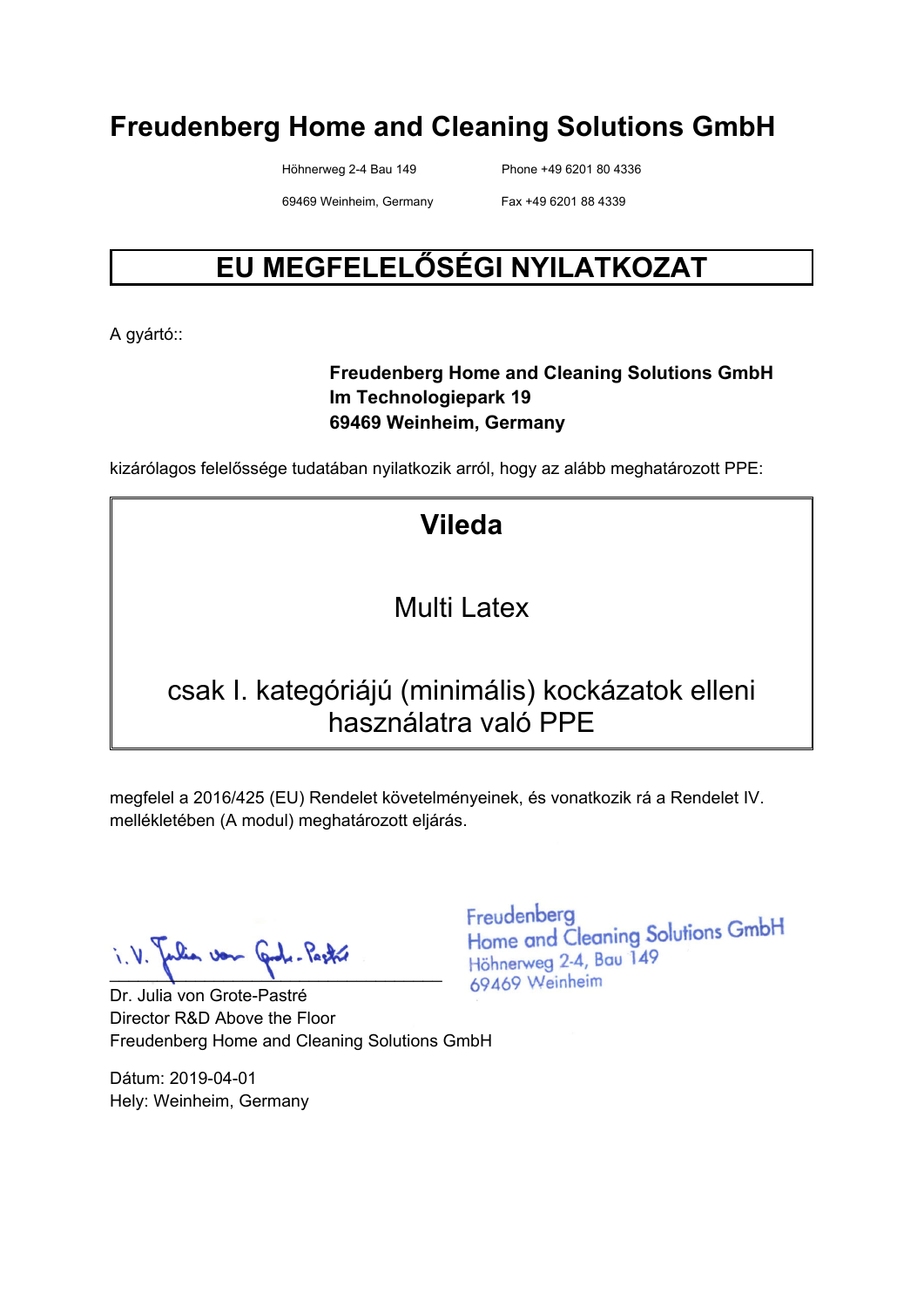Höhnerweg 2-4 Bau 149 Phone +49 6201 80 4336

69469 Weinheim, Germany Fax +49 6201 88 4339

## **DIKJARAZZJONI TA' KONFORMITÀ TAL-UE**

Il-manifattur::

#### **Freudenberg Home and Cleaning Solutions GmbH Im Technologiepark 19 69469 Weinheim, Germany**

jiddikjara fuq ir-responsabbiltà unika tiegħu, li l-PPE deskritt hawn taħt:

# **Vileda**

### Multi Latex

### PPE li se jintuża kontra r-riskji ta' kategorija I (riskji minimi)

huwa konformi mad-dispożizzjonijiet tar-Regolament (UE) 2016/425 u huwa suġġett għallproċedura stabbilita fl-Anness IV (Modulu A) tar-Regolament.

lia von Cade-Pastre  $\blacksquare$ 

Dr. Julia von Grote-Pastré Director R&D Above the Floor Freudenberg Home and Cleaning Solutions GmbH

Data: 2019-04-01 Post: Weinheim, Germany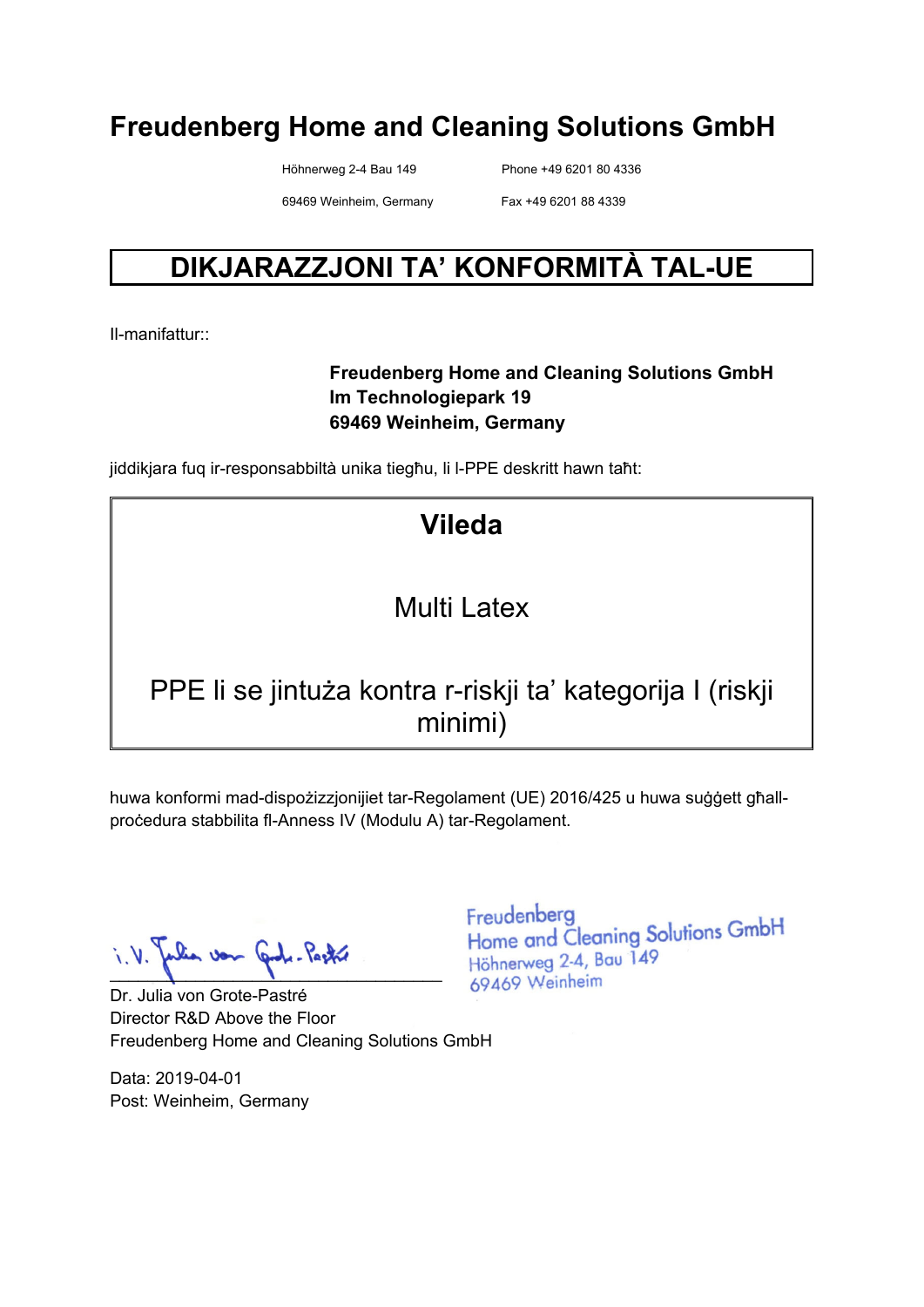Höhnerweg 2-4 Bau 149 Phone +49 6201 80 4336

69469 Weinheim, Germany Fax +49 6201 88 4339

## **EU-CONFORMITEITSVERKLARING**

De fabrikant<sup>::</sup>

#### **Freudenberg Home and Cleaning Solutions GmbH Im Technologiepark 19 69469 Weinheim, Germany**

verklaart onder zijn eigen verantwoordelijkheid dat de hieronder beschreven PBM:

# **Vileda**

### Multi Latex

### PBM uitsluitend te gebruiken bij risico's van categorie I (minimaal risico)

is in overeenstemming met de bepalingen van Verordening (EU) nr. 2016/425 en valt onder de procedure van bijlage IV (module A) van de verordening.

lia von Graf. Pastre  $\blacksquare$ 

Dr. Julia von Grote-Pastré Director R&D Above the Floor Freudenberg Home and Cleaning Solutions GmbH

Datum: 2019-04-01 Plaats: Weinheim, Germany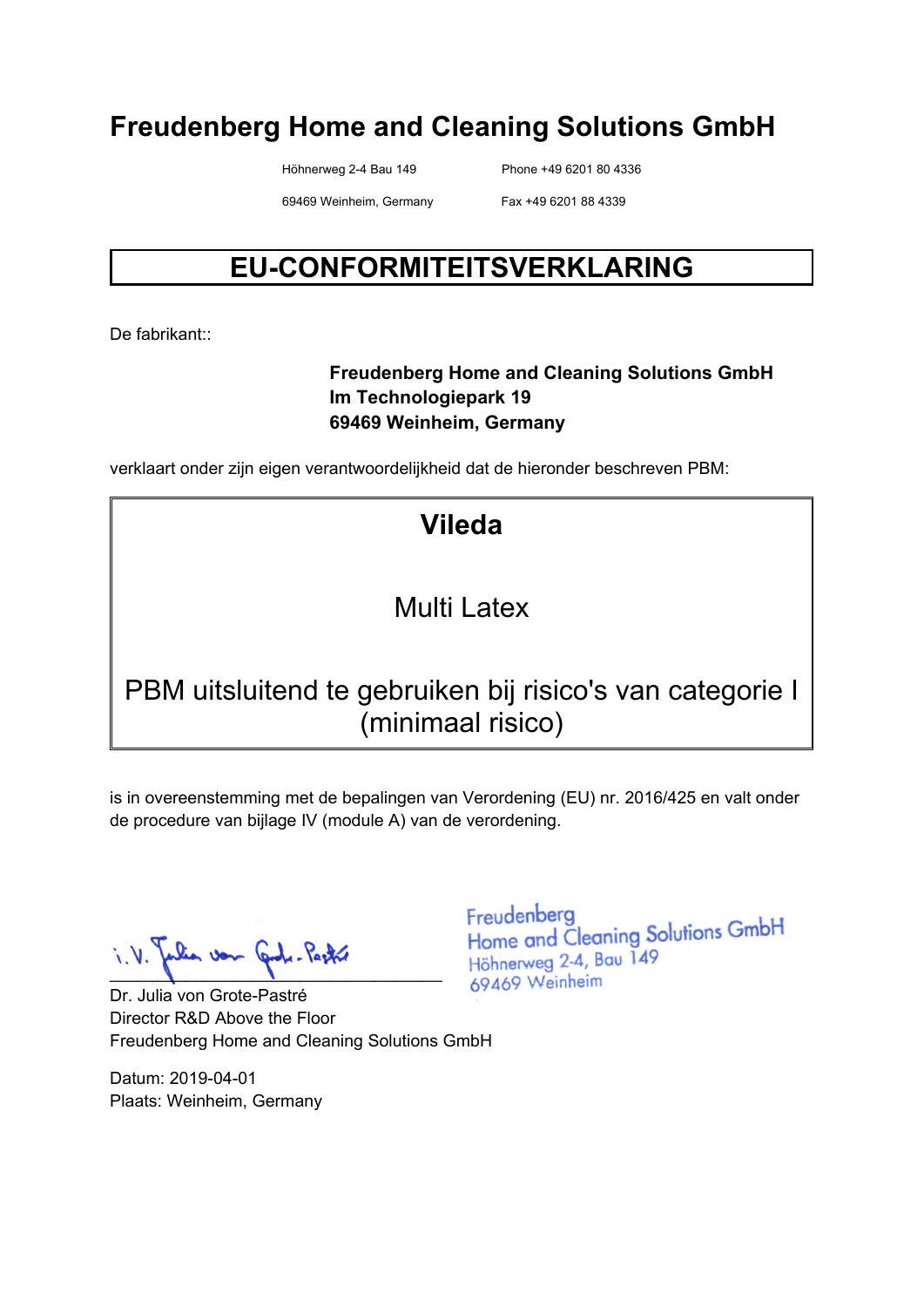Höhnerweg 2-4 Bau 149 Phone +49 6201 80 4336

69469 Weinheim, Germany Fax +49 6201 88 4339

## **DEKLARACJA ZGODNOŚCI UE**

Producent::

#### **Freudenberg Home and Cleaning Solutions GmbH Im Technologiepark 19 69469 Weinheim, Germany**

deklaruje, na swoją wyłączną odpowiedzialność, że ŚOI opisane poniżej:

## **Vileda**

#### Multi Latex

## ŚOI do stosowania wyłącznie w przypadku zagrożeń kategorii I (zagrożenia minimalne)

są zgodne z postanowieniami Rozporządzenia (UE) 2016/425 i podlegają procedurze określonej w Załączniku IV (Moduł A) Rozporządzenia.

 $\blacksquare$ 

Dr. Julia von Grote-Pastré Director R&D Above the Floor Freudenberg Home and Cleaning Solutions GmbH

Data: 2019-04-01 Miejsce: Weinheim, Germany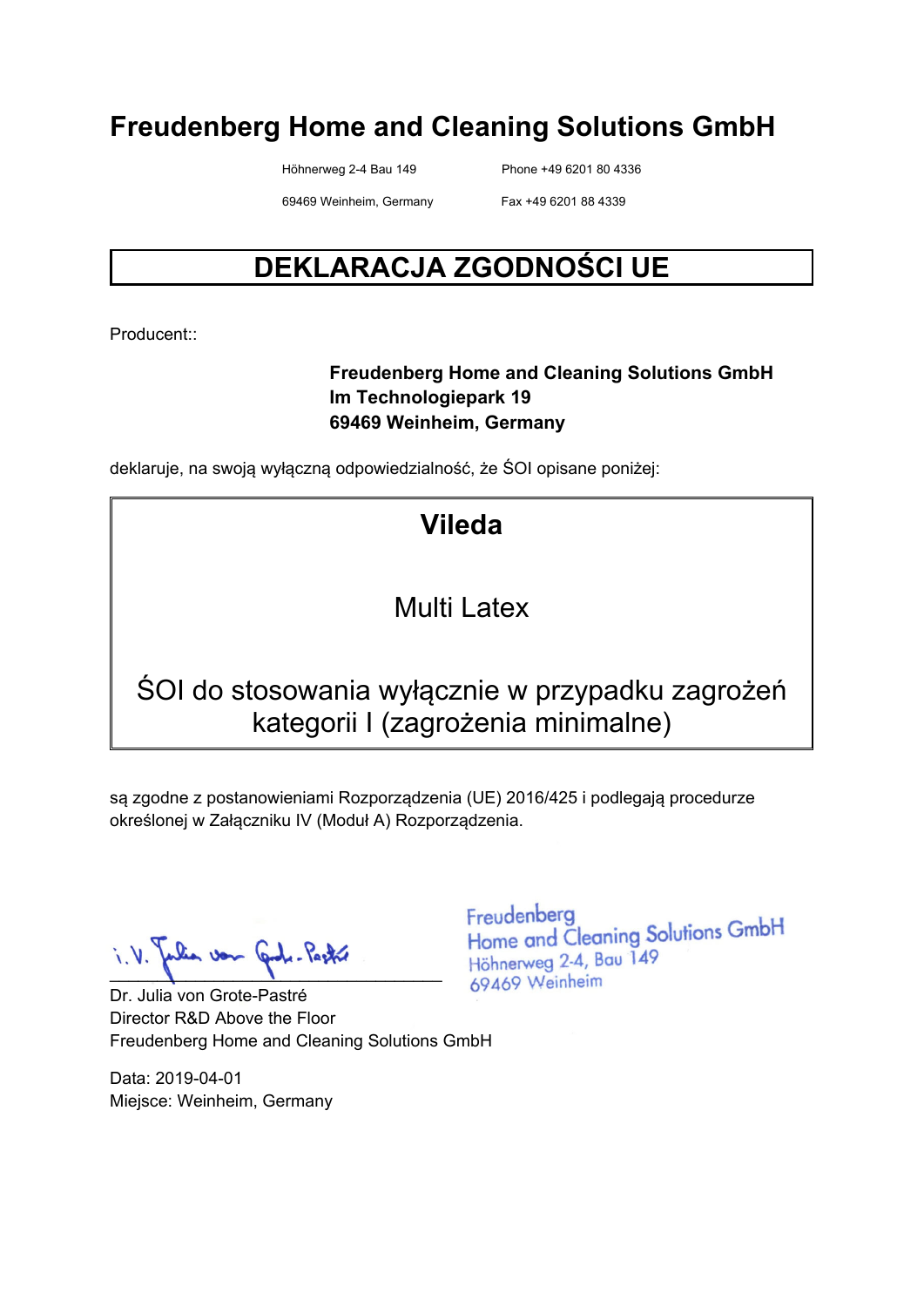Höhnerweg 2-4 Bau 149 Phone +49 6201 80 4336

69469 Weinheim, Germany Fax +49 6201 88 4339

## **DECLARAÇÃO UE DE CONFORMIDADE**

O fabricante:

#### **Freudenberg Home and Cleaning Solutions GmbH Im Technologiepark 19 69469 Weinheim, Germany**

declara, sob a sua exclusiva responsabilidade, que o EPI descrito a seguir:

**Vileda** 

#### Multi Latex

#### EPI destinado a ser utilizado unicamente contra riscos de categoria I (riscos mínimos)

está em conformidade com as disposições do Regulamento (UE) 2016/425 e está sujeito ao procedimento previsto no Anexo IV (Módulo A) do Regulamento.

 $\blacksquare$ 

Dr. Julia von Grote-Pastré Director R&D Above the Floor Freudenberg Home and Cleaning Solutions GmbH

Data: 2019-04-01 Local: Weinheim, Germany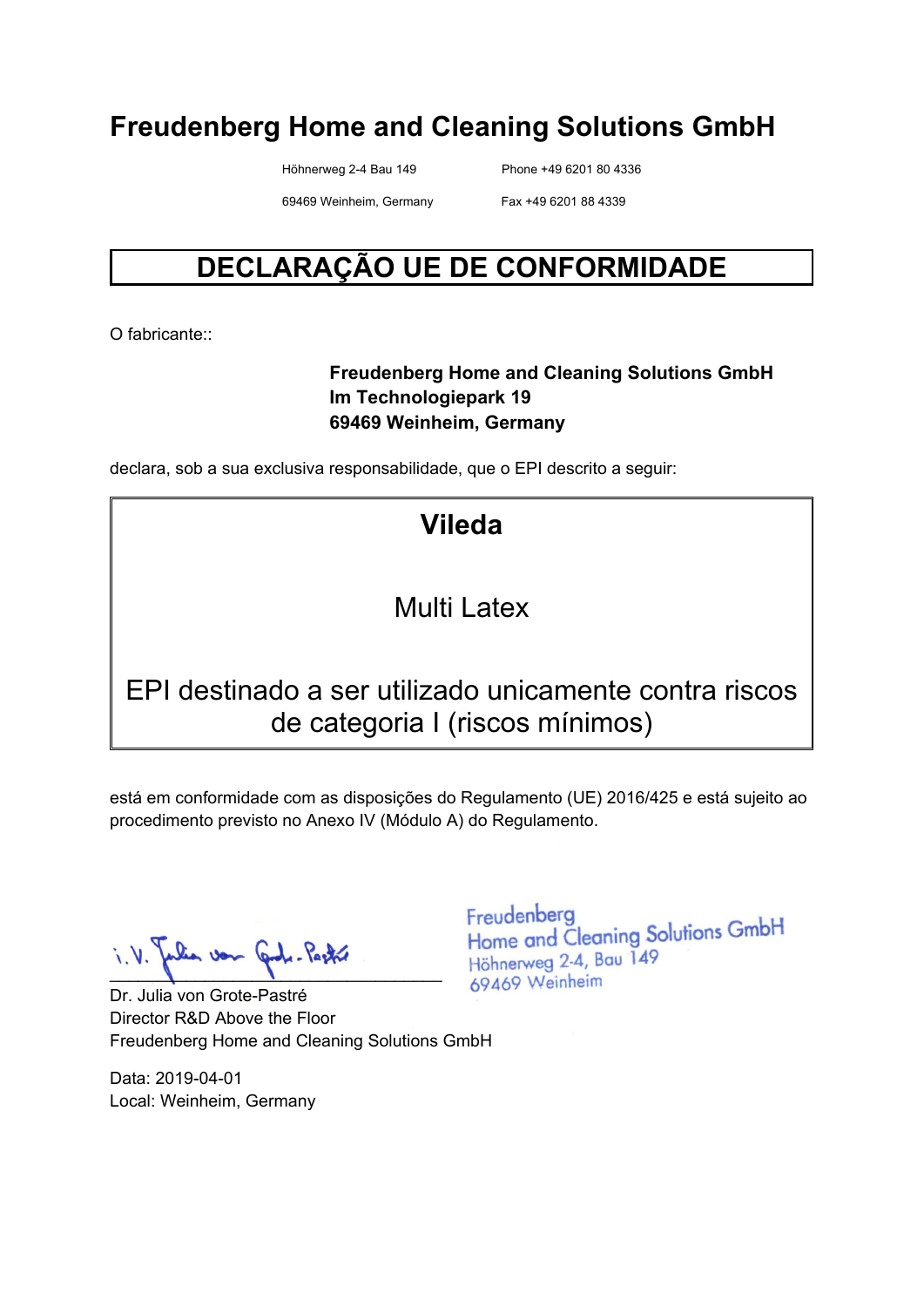Höhnerweg 2-4 Bau 149 Phone +49 6201 80 4336

69469 Weinheim, Germany Fax +49 6201 88 4339

## **DECLARAŢIE DE CONFORMITATE UE**

Producătorul::

#### **Freudenberg Home and Cleaning Solutions GmbH Im Technologiepark 19 69469 Weinheim, Germany**

declară pe propria răspundere că EIP descris în cele ce urmează:

**Vileda** 

### Multi Latex

### EIP utilizat numai împotriva riscurilor (minimale) de categoria I

este în conformitate cu prevederile Regulamentului (UE) 2016/425, și face obiectul procedurii definite în anexa IV (Modulul A) la Regulament.

lia von Graf. Pastre  $\blacksquare$ 

Dr. Julia von Grote-Pastré Director R&D Above the Floor Freudenberg Home and Cleaning Solutions GmbH

Dată: 2019-04-01 Loc: Weinheim, Germany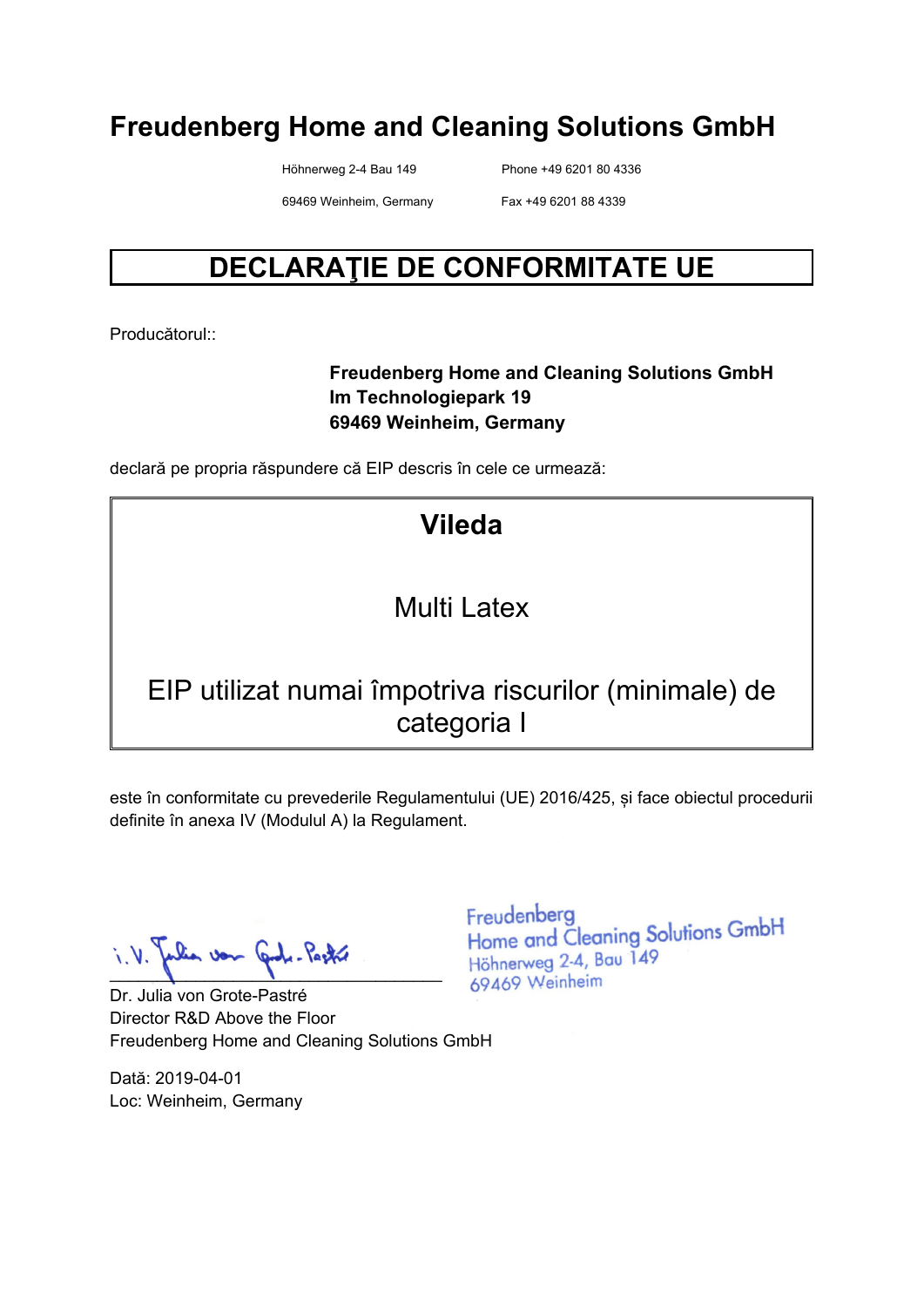Höhnerweg 2-4 Bau 149 Phone +49 6201 80 4336

69469 Weinheim, Germany Fax +49 6201 88 4339

# **VYHLÁSENIE O ZHODE EÚ**

Výrobca::

#### **Freudenberg Home and Cleaning Solutions GmbH Im Technologiepark 19 69469 Weinheim, Germany**

vyhlasuje na svoju výlučnú zodpovednosť, že osobný ochranný prostriedok (OOP) opísaný ďalej:

## **Vileda**

### Multi Latex

## OOP na použitie len pre riziká kategórie I (minimálne riziká)

je v súlade s ustanoveniami nariadenia (EÚ) č. 2016/425 a podlieha postupu stanovenému v prílohe IV (modul A) nariadenia.

 $\blacksquare$ 

Dr. Julia von Grote-Pastré Director R&D Above the Floor Freudenberg Home and Cleaning Solutions GmbH

Dátum: 2019-04-01 Miesto: Weinheim, Germany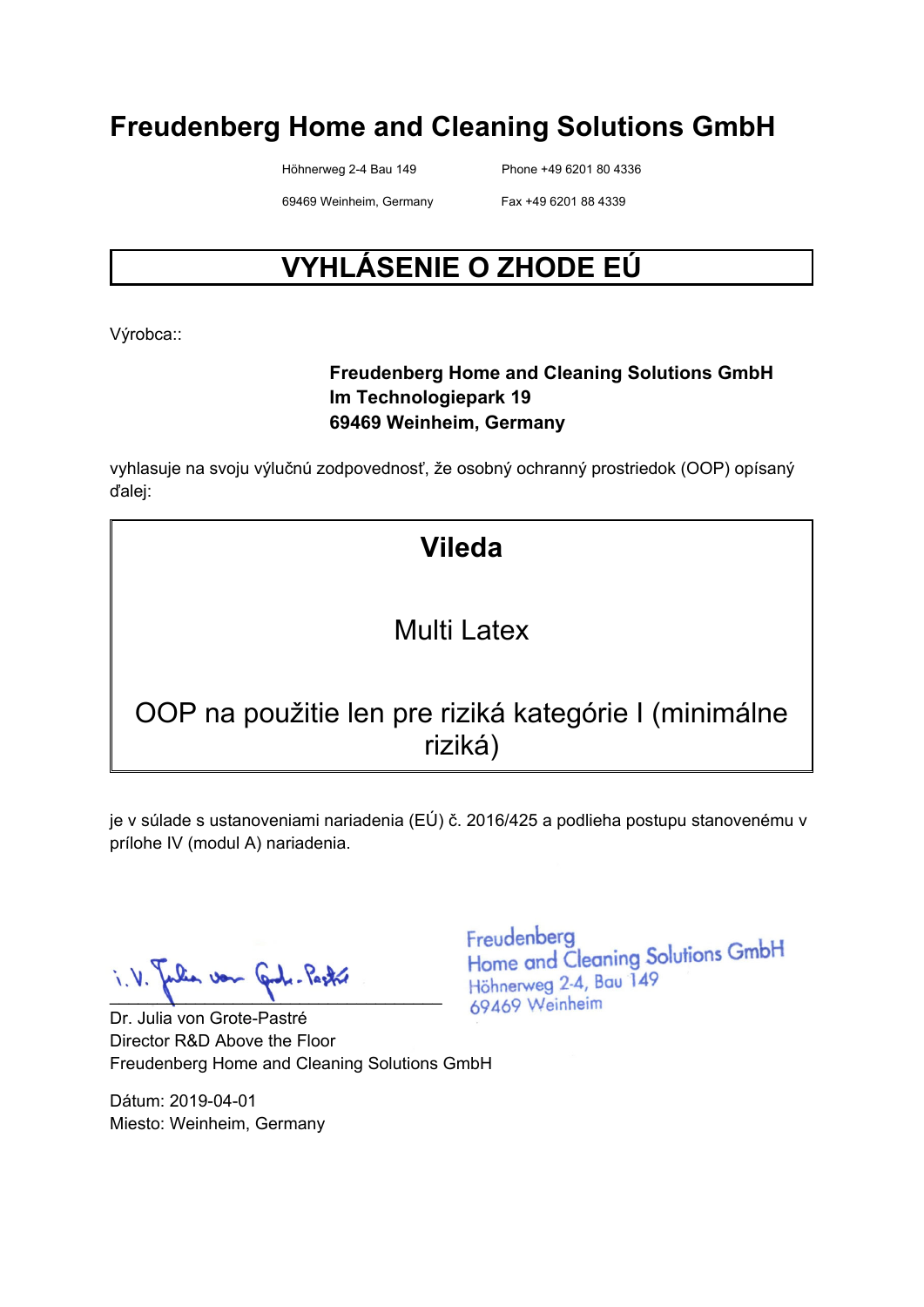Höhnerweg 2-4 Bau 149 Phone +49 6201 80 4336

69469 Weinheim, Germany Fax +49 6201 88 4339

# **IZJAVA EU O SKLADNOSTI**

Proizvajalec::

#### **Freudenberg Home and Cleaning Solutions GmbH Im Technologiepark 19 69469 Weinheim, Germany**

izključno na svojo odgovornost izjavlja, da je osebna zaščitna oprema, opisana v nadaljevanju:

## **Vileda**

#### Multi Latex

### Osebna zaščitna oprema, ki se uporablja proti tveganjem kategorije I (minimalna tveganja)

je v skladu z določbami Uredbe (EU) 2016/425 in je predmet postopka iz Priloge IV (modul A) uredbe.

Jon  $\blacksquare$ 

Dr. Julia von Grote-Pastré Director R&D Above the Floor Freudenberg Home and Cleaning Solutions GmbH

Datum: 2019-04-01 Kraj: Weinheim, Germany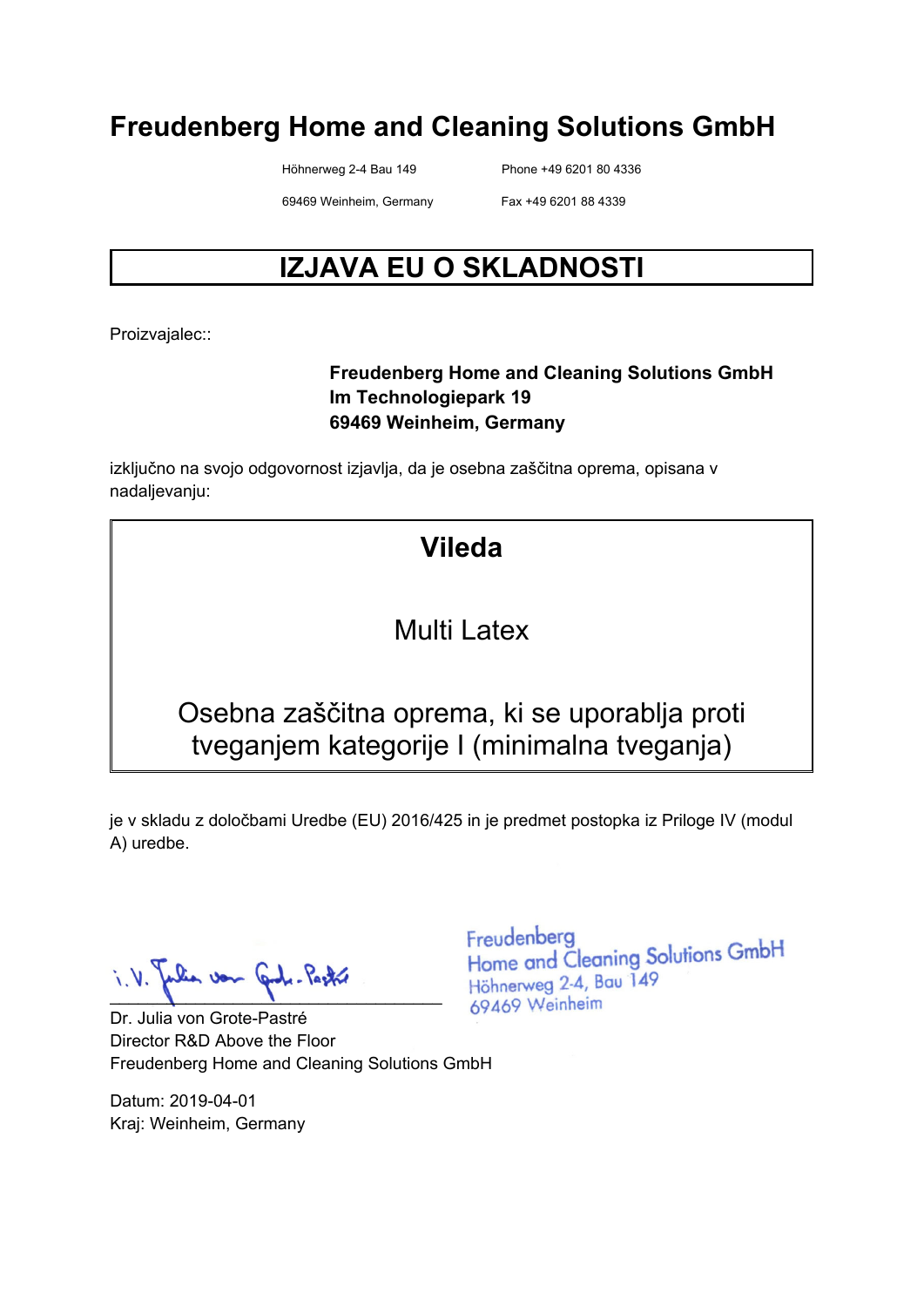Höhnerweg 2-4 Bau 149 Phone +49 6201 80 4336

69469 Weinheim, Germany Fax +49 6201 88 4339

## **EU:N VAATIMUSTENMUKAISUUSVAKUUTUS**

Valmistaja::

#### **Freudenberg Home and Cleaning Solutions GmbH Im Technologiepark 19 69469 Weinheim, Germany**

vakuuttaa yksinomaisella vastuullaan, että seuraavassa kuvattu henkilönsuojain:

**Vileda** 

Multi Latex

### Vain kategorian I riskejä vastaan käytettävä henkilönsuojain (minimaaliset riskit)

on yhdenmukainen asetuksen (EU) 2016/425 mukaisesti ja sitä koskee asetuksen liitteessä IV (moduuli A) määritetty menettely.

pulia von Gode-Pastre

Dr. Julia von Grote-Pastré Director R&D Above the Floor Freudenberg Home and Cleaning Solutions GmbH

Päiväys: 2019-04-01 Paikka: Weinheim, Germany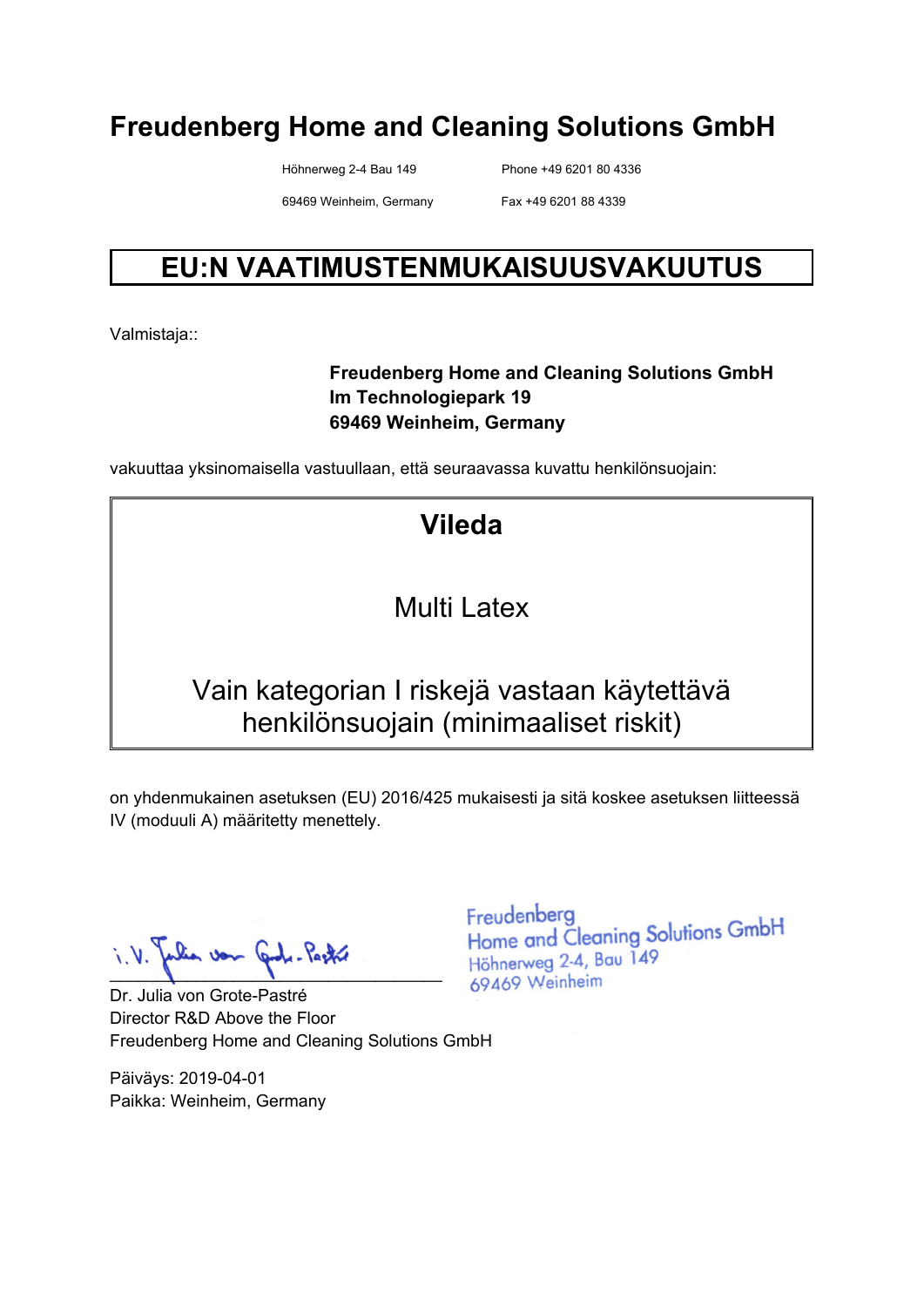Höhnerweg 2-4 Bau 149 Phone +49 6201 80 4336

69469 Weinheim, Germany Fax +49 6201 88 4339

# **EU-FÖRSÄKRAN OM ÖVERENSSTÄMMELSE**

Tillverkare::

#### **Freudenberg Home and Cleaning Solutions GmbH Im Technologiepark 19 69469 Weinheim, Germany**

förklarar under eget ansvar att den PPE-produkt som beskrivs nedan:

# **Vileda**

### Multi Latex

### PPE-produkt som enbart ska användas mot risker av kategori I (minimala risker)

överensstämmer med bestämmelserna i förordning (EU) 2016/425 och omfattas av förfarandet som beskrivs i bilaga IV (modul A) i förordningen.

 $\blacksquare$ 

Dr. Julia von Grote-Pastré Director R&D Above the Floor Freudenberg Home and Cleaning Solutions GmbH

Datum: 2019-04-01 Ort: Weinheim, Germany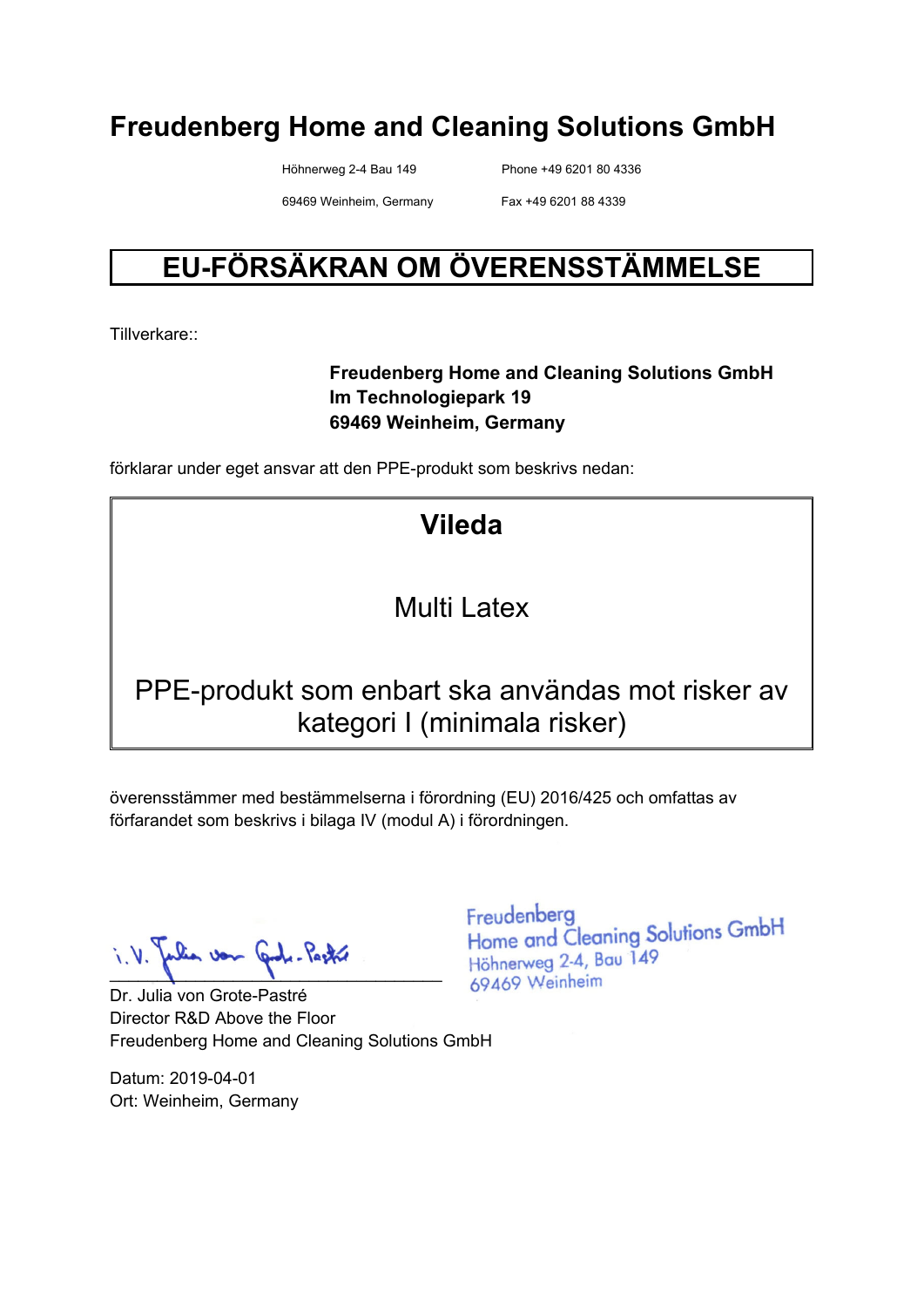Höhnerweg 2-4 Bau 149 Phone +49 6201 80 4336

69469 Weinheim, Germany Fax +49 6201 88 4339

### **EU-ERKLÆRING OM OVERENSSTEMMELSE**

Produsenten::

#### **Freudenberg Home and Cleaning Solutions GmbH Im Technologiepark 19 69469 Weinheim, Germany**

erklærer på eget ansvar at PPE beskrevet nedenfor:

# **Vileda**

### Multi Latex

#### PPE som kun skal brukes mot kategori I (minimal risiko)

er i samsvar med bestemmelsene i regulativ (EU) 2016/425 og er underlagt prosedyren fastsatt i vedlegg IV (modul A) i regulativ.

lia von Gode-Pastre  $\blacksquare$ 

Dr. Julia von Grote-Pastré Director R&D Above the Floor Freudenberg Home and Cleaning Solutions GmbH

Dato: 2019-04-01 Sted: Weinheim, Germany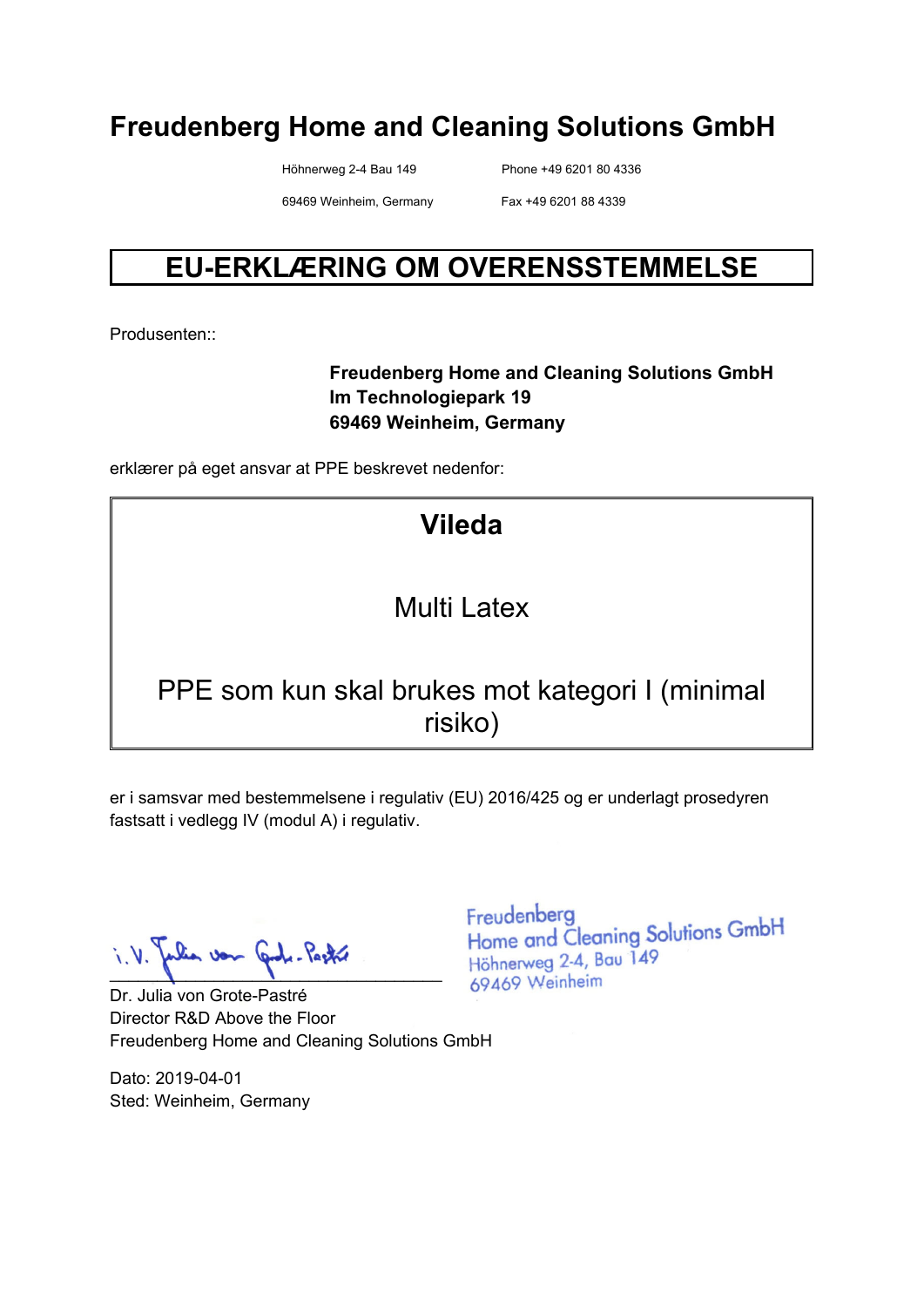Höhnerweg 2-4 Bau 149 Phone +49 6201 80 4336

69469 Weinheim, Germany Fax +49 6201 88 4339

## **ДЕКЛАРАЦИЯ СООТВЕТСТВИЯ ЕС**

Производитель::

#### **Freudenberg Home and Cleaning Solutions GmbH Im Technologiepark 19 69469 Weinheim, Germany**

заявляет под свою исключительную ответственность, что СИЗ, описание которого приведено ниже:

#### **Vileda**

#### Multi Latex

#### СИЗ, предназначенное для защиты только от рисков категории I (минимальные риски)

соответствует требованиям Регламента (ЕС) 2016/425 и подвергается процедуре, изложенной в приложении IV (модуль A) Регламента.

 $\blacksquare$ 

Dr. Julia von Grote-Pastré Director R&D Above the Floor Freudenberg Home and Cleaning Solutions GmbH

Дата: 2019-04-01 Место: Weinheim, Germany Freudenberg Home and Cleaning Solutions GmbH Höhnerweg 2-4, Bau 149 69469 Weinheim

### **Freudenberg Home and Cleaning Solutions GmbH**

Höhnerweg 2-4 Bau 149 Phone +49 6201 80 4336